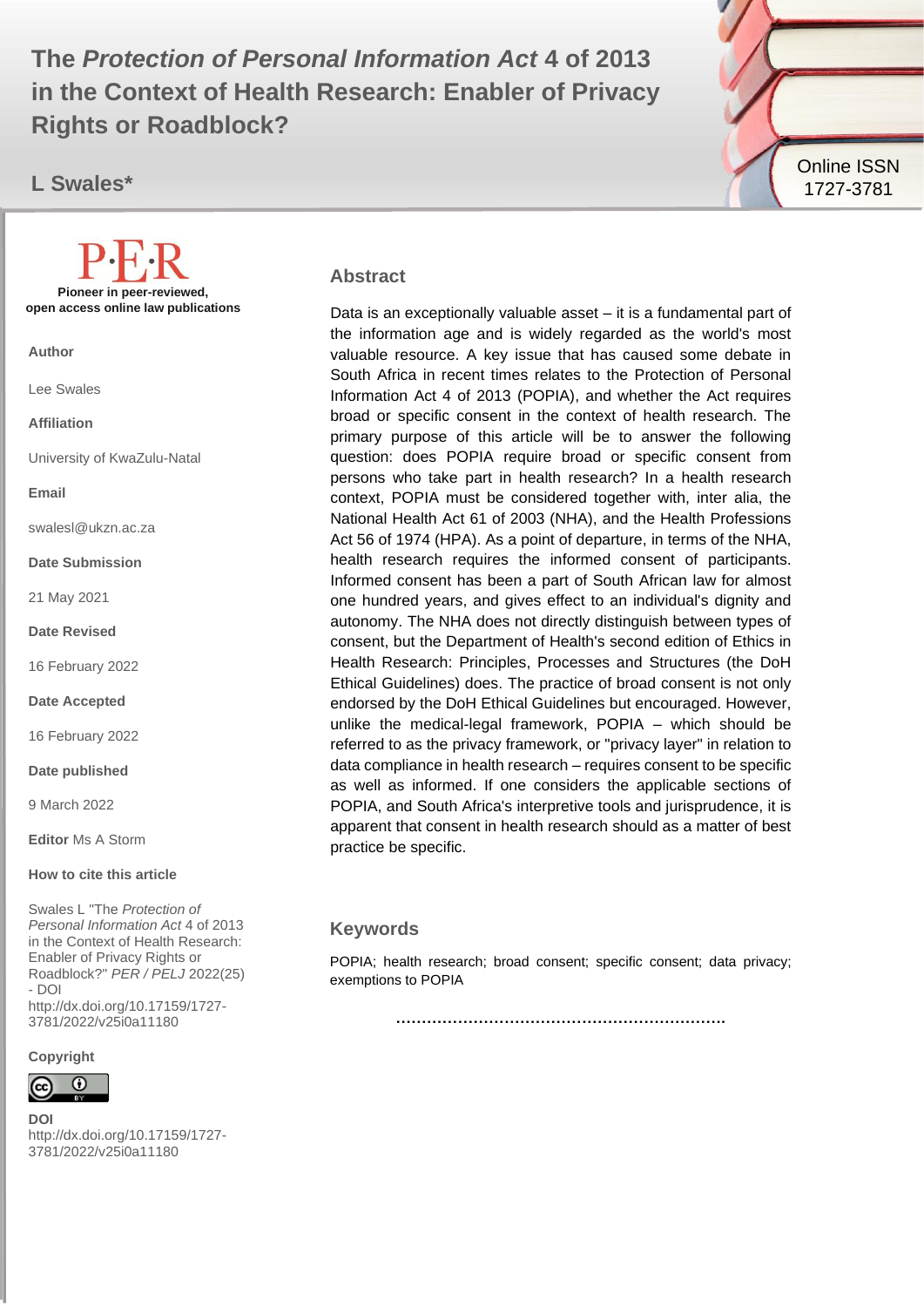## **1 Introduction and background**

Data is an exceptionally valuable asset – in a scientific context, it facilitates growth and development in society, and on a wider level it is a fundamental part of the information age, which has seen a shift from industrial production to automation, computerisation and artificial intelligence. In 2017 *The Economist<sup>1</sup>* published an article in the context of internet regulation stating that data had overtaken oil as the world's most valuable resource (a claim repeated often since then, including by *Forbes Magazine*<sup>2</sup> in 2019).

In the age of COVID-19, where the world has had to adapt quickly to fight a deadly virus, scientific research and data sharing – often on a global basis – have enabled society to manage fatalities, slow the spread of the virus, and ultimately assist with the creation of a vaccine. In this light, the concept of Open Science<sup>3</sup> is gathering momentum. However, and the concepts of Open Data,<sup>4</sup> and Open Science notwithstanding, a key issue that has caused some debate<sup>5</sup> in South Africa in recent times relates to the *Protection of Personal Information*  Act<sup>4</sup> of 2013 (POPIA),<sup>6</sup> and whether the Act requires broad or specific consent in the context of health research.<sup>7</sup>

Accordingly, the primary purpose of this contribution will be to answer the following question: does POPIA require broad or specific consent from persons who take part in health research? In order to answer this question, it will be necessary to analyse POPIA and its development in South Africa, including the constitutional framework it operates within, and its historical and law reform

Dr Lee Swales. LLB LLM PhD. Senior Lecturer, School of Law, University of KwaZulu-Natal, South Africa. E-mail: [swalesl@ukzn.ac.za.](mailto:swalesl@ukzn.ac.za) ORCiD: https://orcid.org/0000-0002- 4030-1874.

<sup>1</sup> Parkins 2017 https://www.economist.com/leaders/2017/05/06/the-worlds-mostvaluable-resource-is-no-longer-oil-but-data.

<sup>2</sup> Bhageshpur 2019 https://www.forbes.com/sites/forbestechcouncil/2019/11/15/data-isthe-new-oil-and-thats-a-good-thing/?sh=70a690ce7304.

<sup>&</sup>lt;sup>3</sup> Open Science promotes scientific research and that its results be made available to all persons without restriction in order for it to be accessible and transparent, the rationale being that Open Science facilitates shared knowledge and the advancement of humankind.

<sup>&</sup>lt;sup>4</sup> Open Data promotes data's being made freely available to any person to use or re-use or publish as they deem fit without any restriction from contract, copyright or patent.

<sup>5</sup> Thaldar and Townsend 2020 *SAMJ*; Staunton *et al* 2019 *SAMJ*.

<sup>6</sup> A *Protection of Personal Information Act* 4 of 2013 (POPIA) Code of Conduct for Research is in the process of being prepared by the Academy of Science of South Africa (ASSAf) and will further elaborate on consent in research. It is anticipated that the first version of this code will be published by 1 July 2021. See Adams *et al* 2021 *S Afr J Sci*.

<sup>7</sup> For this article, the term *health research* refers to research designed to learn more about human health with a view to preventing, curing and treating diseases. This type of research usually requires the use of personal information or special personal information as defined in POPIA.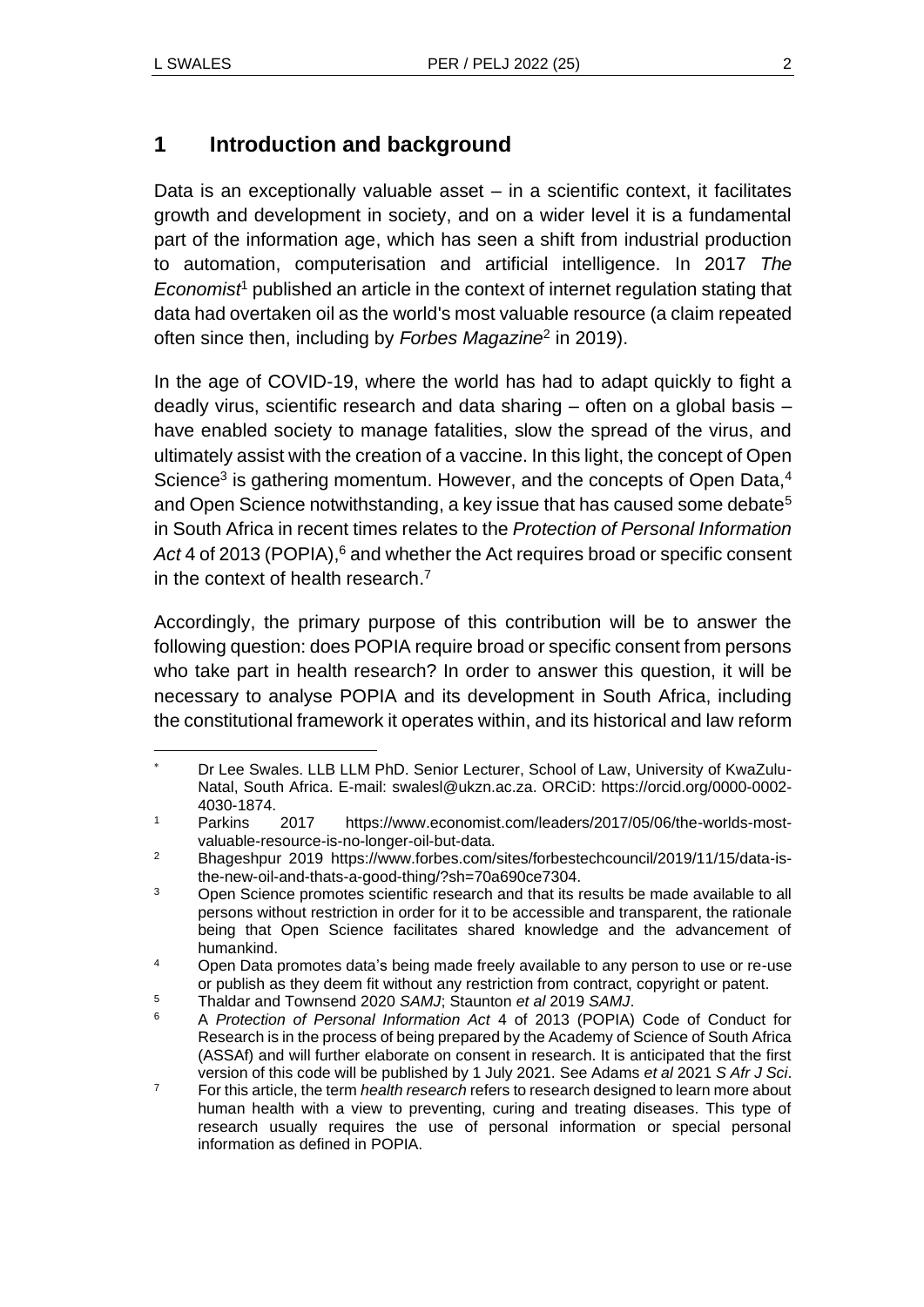roots, and to reflect on the current legal framework governing health research in South Africa.

Finally, the secondary purpose of this contribution will be to consider the role of the Information Regulator in health research and to discuss the sections in POPIA applicable to codes of conduct and industry exemptions.

## **2 Development of the** *Protection of Personal Information Act*

### *2.1 The right to privacy in South Africa – an overview*

In South African law the right to privacy has been extensively set out by several courts<sup>8</sup> and academics;<sup>9</sup> and was the topic of comprehensive law reform discussion in the South African Law Reform Commission's *Project 124: Privacy and Data Protection* (which saw an issue paper,<sup>10</sup> a discussion paper<sup>11</sup> and a final report<sup>12</sup> which ultimately led to the promulgation of POPIA). Accordingly, this article will not seek to walk down that well-trodden path; however, for the purposes of context, by way of introduction, it is important to briefly note some fundamental points in relation to the right to privacy in South Africa.

As a point of departure, it is important to note that the right to privacy is protected by section 14 of the Constitution, and this right has been regarded as an independent personality right – falling under the concept of *dignitas* – in terms of the common law since the 1950s.<sup>13</sup> Notwithstanding POPIA and constitutional protection in terms of section 14, in principle a person may still institute legal action on the basis of the common law for an infringement of her right to privacy (although given the emergence of POPIA there are now more efficient methods to protect one's privacy and hold those who infringe it to account).

<sup>8</sup> For example, see: *Bernstein v Bester* 1996 2 SA 751 (CC); *Mistry v Interim National Medical and Dental Council* 1998 4 SA 1127 (CC); *National Coalition for Gay and Lesbian Equality v Minister of Justice* 1999 1 SA 6 (CC); *Investigating Directorate: Serious Economic Offences v Hyundai Motor Distributors (Pty) Ltd* 2001 1 SA 545 (CC); *Centre for Child Law v Media 24 Limited* 2020 4 SA 319 (CC).

<sup>9</sup> Neethling 2005 *SALJ* 18; McQuoid-Mason "Privacy" 38-01–38-02; Millard and Bascerano 2016 *PELJ*; Roos "Data Privacy Law" 370; Naude and Papadopoulos 2016 *THRHR*; Burchell 2009 *EJCL*; Roos 2006 *CILSA*; Roos 2007 *SALJ* 433.

<sup>10</sup> SALRC *Project 124 – Issue Paper 24*.

<sup>11</sup> SALRC *Project 124 – Discussion Paper 109*.

<sup>12</sup> SALRC *Project 124 – Report*.

<sup>13</sup> Neethling 2005 *SALJ* 20.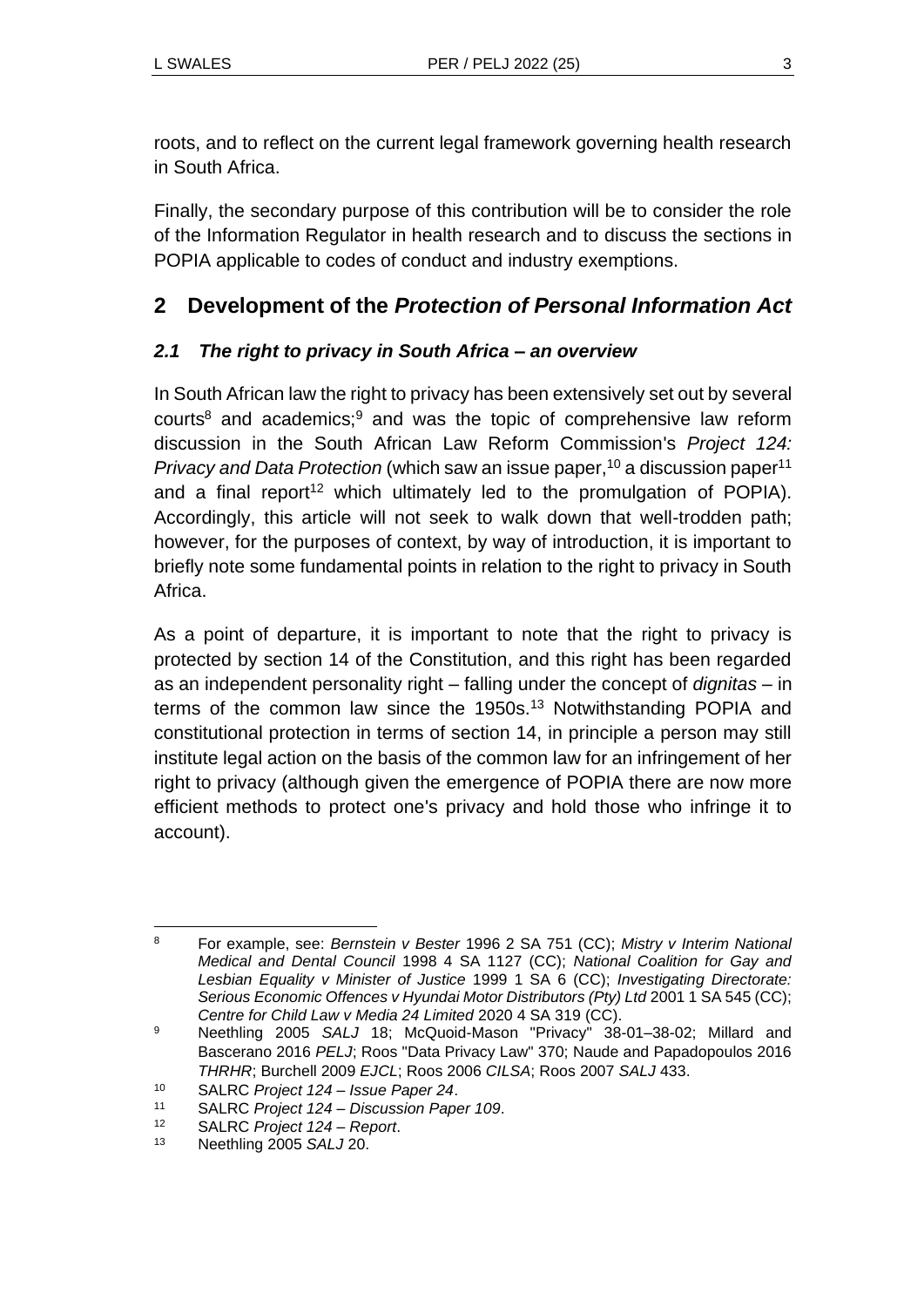The exact extent of the right to privacy is at times "amorphous and elusive",<sup>14</sup> and difficult to clearly articulate.<sup>15</sup> It has even been said that describing privacy is like an elephant: it is easier to recognise than to clearly define.<sup>16</sup> Those concerns notwithstanding, broadly speaking the right to privacy can be defined as "the right to be left alone", which includes the right to have private matters and/or personal information remain confidential, $17$  and to be able to control how one's personal information is used.<sup>18</sup> *Nolo's Plain-English Law Dictionary*  further defines privacy as the right "to be free of unnecessary public scrutiny". 19 The right to privacy includes protection from intrusion from public (government) and private (individual) actors and seeks to ensure a person can live – to an extent<sup>20</sup> – free from the "public and publicity".<sup>21</sup> The right to privacy provides a basis for a person to be able to have control over personal information that is in the public domain, and to dictate how and with whom personal information is shared – holistically, this should mean that a person can conduct her "personal affairs relatively free from unwanted intrusions". 22

In a South African context both the Supreme Court of Appeal<sup>23</sup> and the Constitutional Court<sup>24</sup> have accepted Neethling's definition of privacy, which appears now to be widely accepted as the *locus classicus* definition. It is as follows:

a condition of human life characterized by seclusion from the public and publicity. This condition embraces all those personal facts which the person concerned has himself determined to be excluded from the knowledge of outsiders and in respect of which he has the will that they be kept private.

Following decades of developing privacy jurisprudence, the Constitutional Court has explained the right to privacy in terms of a legitimate expectation,

<sup>14</sup> *Bernstein v Bester* 1996 2 SA 751 (CC); Neethling 2005 *SALJ* 18; McQuoid-Mason "Privacy" 38-01–38-02.

<sup>&</sup>lt;sup>15</sup> Roos "Data Privacy Law" 370.<br>16 Young *Privacy* 5 quoted in Lar

<sup>16</sup> Young *Privacy* 5 quoted in Larsen *Data Privacy Protection.*

LII date unknown https://www.law.cornell.edu/wex/right\_to\_privacy relying on Nolo plain language law dictionary – Nolo 2021 https://www.nolo.com/dictionary/privacy-term.html.

<sup>&</sup>lt;sup>18</sup> Neethling 2005 *SALJ* 19.

<sup>19</sup> Nolo 2021 https://www.nolo.com/dictionary/privacy-term.html; Naude and Papadopoulos 2016 *THRHR* 53.

<sup>&</sup>lt;sup>20</sup> A person cannot live in total seclusion and will need to provide government and other private service providers with certain personal information in order to function in modern society. Further, a person's privacy will depend on how that person engages and shares information – particularly in the digital age with the ever-increasing use of social media and other forms of technology.

<sup>21</sup> Neethling 2005 SALJ 19; *Bernstein v Bester* 1996 2 SA 751 (CC) para 68.

<sup>22</sup> SALRC *Project 124 – Report* 6 quoting Neethling, Potgieter and Visser *Neethling's Law of Personality* 31; Naude and Papadopoulos 2016 *THRHR* 53.

<sup>23</sup> *National Media Ltd v Jooste* 1996 3 SA 262 (A).

<sup>24</sup> *Bernstein v Bester* 1996 2 SA 751 (CC).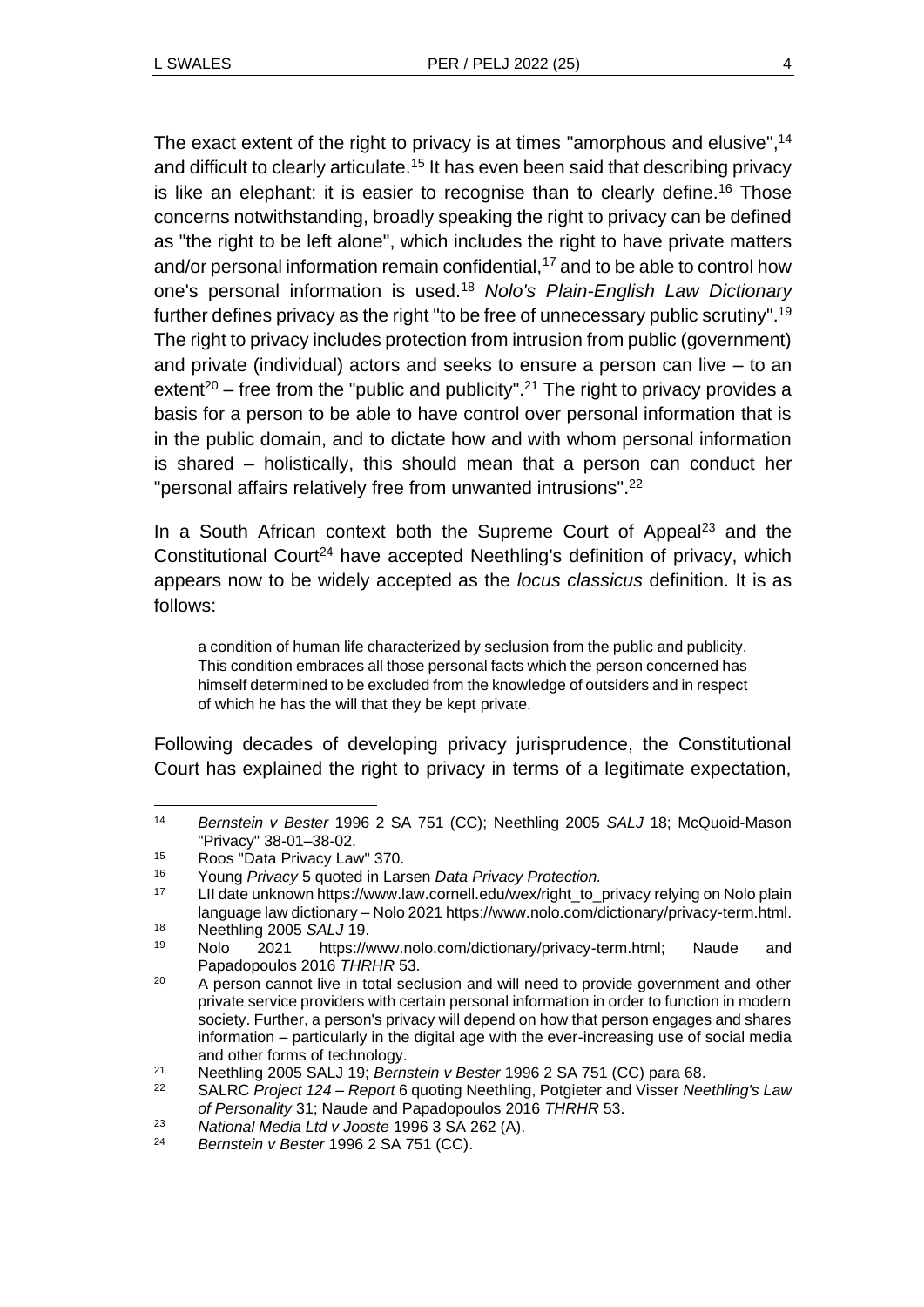where this expectation can be reasonably assumed in the "inner sanctum of a person" or the "truly personal realm" <sup>25</sup> but that a legitimate expectation of privacy will retreat "the more a person inter-relates with the world".<sup>26</sup> Put differently, the right to privacy is currently based on a reasonable expectation which comprises of a "subjective expectation of privacy that is objectively reasonable". 27

It is now trite that the right to privacy includes a right to protection from the unlawful collection and use of personal information (data protection);<sup>28</sup> and further it is accepted that processing personal information is conduct that potentially threatens the right to privacy.<sup>29</sup> Accordingly, in addition to constitutional frameworks, most jurisdictions around the world are subject to specific national or international laws that set out principles in relation to data processing and provide a clear basis upon which a person's data must be collected, processed, and disseminated.

As is the position with all constitutional rights in South Africa, the right to privacy is not absolute. It must be balanced against other competing interests and rights (a point noted in POPIA's Preamble). Accordingly, it may be limited in terms of section 36 of the Constitution (the colloquially named *limitations clause*) which allows rights to be limited by way of a law of general application provided that the limitation is reasonable and justifiable in an open and democratic society.<sup>30</sup>

#### *2.2 A dedicated data protection framework – at last!*

#### *2.2.1 Overview*

On 17 November 2000 the South African Law Reform Commission (SALRC) approved an investigation into *Privacy and Data Protection*. <sup>31</sup> After detailed

Preamble to POPIA.

<sup>25</sup> *Bernstein v Bester* 1996 2 SA 751 (CC) para 67.

<sup>26</sup> *Investigating Directorate: Serious Economic Offences v Hyundai Motor Distributors (Pty) Ltd* 2001 1 SA 545 (CC) para 15*; Centre for Child Law v Media 24 Limited* 2020 4 SA 319 (CC) para 45.

<sup>27</sup> *Centre for Child Law v Media 24 Limited* 2020 4 SA 319 (CC) para 45.

<sup>29</sup> Neethling 2005 *SALJ* 20; Roos 2007 *SALJ*; Naude and Papadopoulos 2016 *THRHR* 53.

<sup>30</sup> *National Coalition for Gay and Lesbian Equality v Minister of Justice* 1999 1 SA 6 (CC) para 35. Also see *Bernstein v Bester* 1996 2 SA 751 (CC) para 67, where the court noted "that rights should not be construed absolutely or individualistically in ways which denied that all individuals are members of a broader community." See further, Roos "Data Privacy Law". On the constitutional limitation of rights see *Dawood v Minister of Home Affairs* 2000 3 SA 936 (CC). See further Woolman and Botha "Limitations" 34- 01–34-134.

<sup>31</sup> SALRC *Project 124 – Report* 1.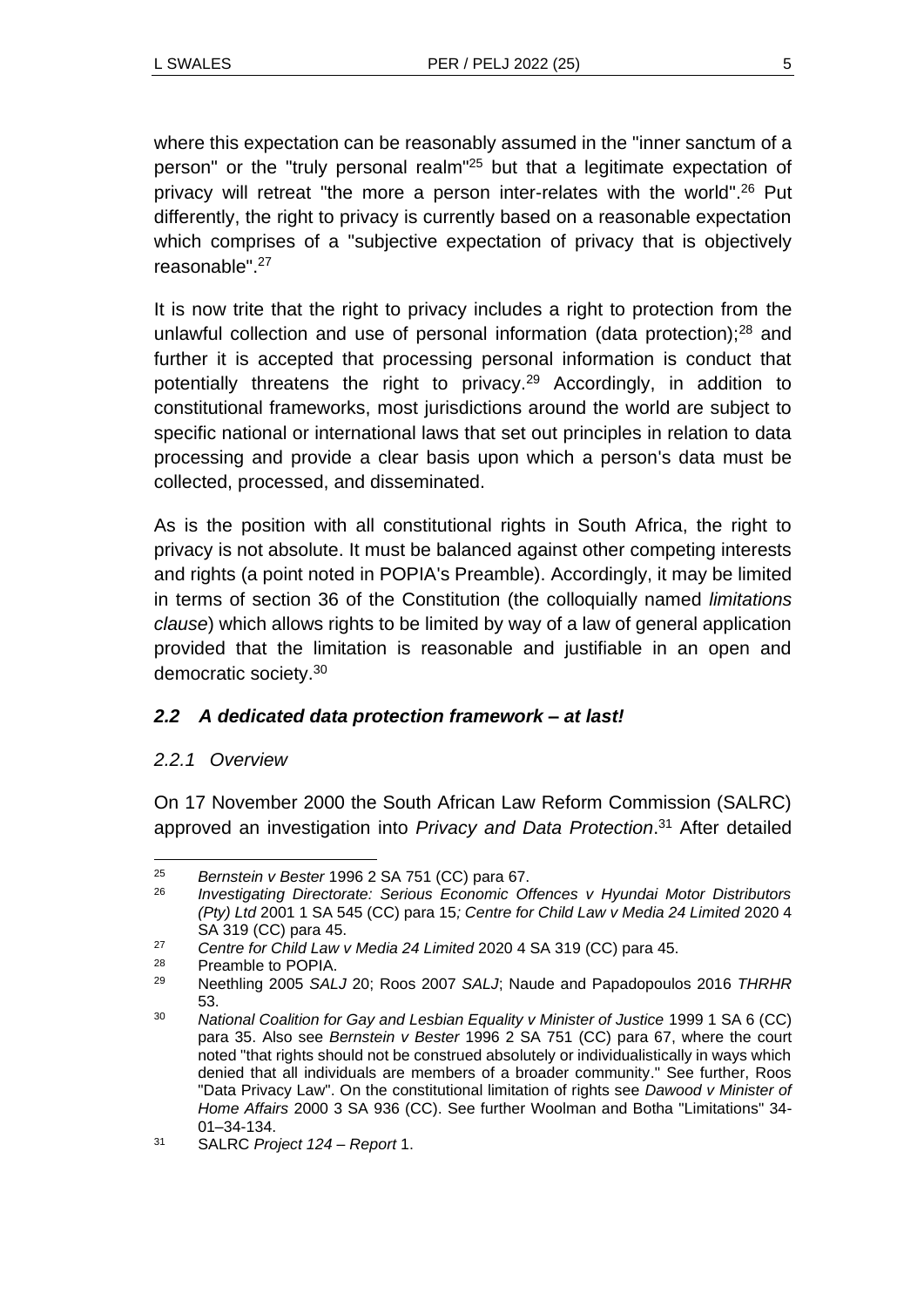discussion in three lengthy documents spanning almost a decade, $32$  the SALRC recommended the promulgation of a "general information protection statute" known as the Protection of Personal Information Bill (first in the October 2005 Discussion Paper, and then in its final report published in August 2009).<sup>33</sup>

POPIA was promulgated on 19 November 2013<sup>34</sup> following this deliberate and sluggish law reform process. Certain provisions (relating to the definitions and Information Regulator)<sup>35</sup> were made effective from 11 April 2014, with the bulk of the Act effective from 1 July 2020.<sup>36</sup> Importantly, in terms of section 114(1) of POPIA, persons have twelve months from the effective date of 1 July 2020 to conform with the provisions of the Act. Consequently, all parties must be fully compliant with the provisions of POPIA by 1 July 2021. Finally, the Minister responsible for the administration of justice (currently Mr Ronald Lamola), on his own accord or in consultation with the Information Regulator may in terms of section 114(2) extend the date for compliance from one year to a maximum period of three years (the very latest date possible would therefore be 1 July 2023 for full compliance with the Act) – however, given the lengthy period of time leading up to the Act's implementation and the detailed law reform that led to the Act, it seems that the initial grace period of one year is more than sufficient.

## *2.2.2 Data protection: Common law position prior to the Protection of Personal Information Act*

Data protection can be defined as legal protection in relation to the collection, processing, storage and deletion of personal information.<sup>37</sup> Prior to POPIA a person would invariably have had to rely on common law personality rights to privacy and/or identity to enforce her rights in relation to the unlawful use of personal information.<sup>38</sup>

<sup>32</sup> SALRC *Project 124 – Issue Paper 24*; SALRC *Project 124 – Discussion Paper 109*; SALRC *Project 124 – Report*.

<sup>33</sup> For early discussion on the Bill, see Neethling 2012 *THRHR* 241.

<sup>34</sup> GN 912 in G 37067 of 26 November 2013.

<sup>35</sup> GN 10173 in GG 37544 of 11 April 2014 where s 1 (definitions), part A of ch 5 (dealing with the Information Regulator), ss 112 and 113 (dealing with regulations to the Act) were made effective.

<sup>36</sup> GN 11136 in GG 43461 of 22 June 2020 where it was proclaimed that ss 2-38, 55-109, 111 and 114(1)-(3) will be effective from 1 July 2020. Ss 110 (amendment of laws) and 114(4) (transitional arrangements) will be effective as from 30 June 2021. Regulations to POPIA, which are largely administrative in nature, were published in GN 1383 GG 42110 of 14 December 2018.

<sup>37</sup> Roos 2007 *SALJ* 402-403; Naude and Papadopoulos 2016 *THRHR* 52-53.

<sup>38</sup> Buthelezi 2013 *De Jure* 783.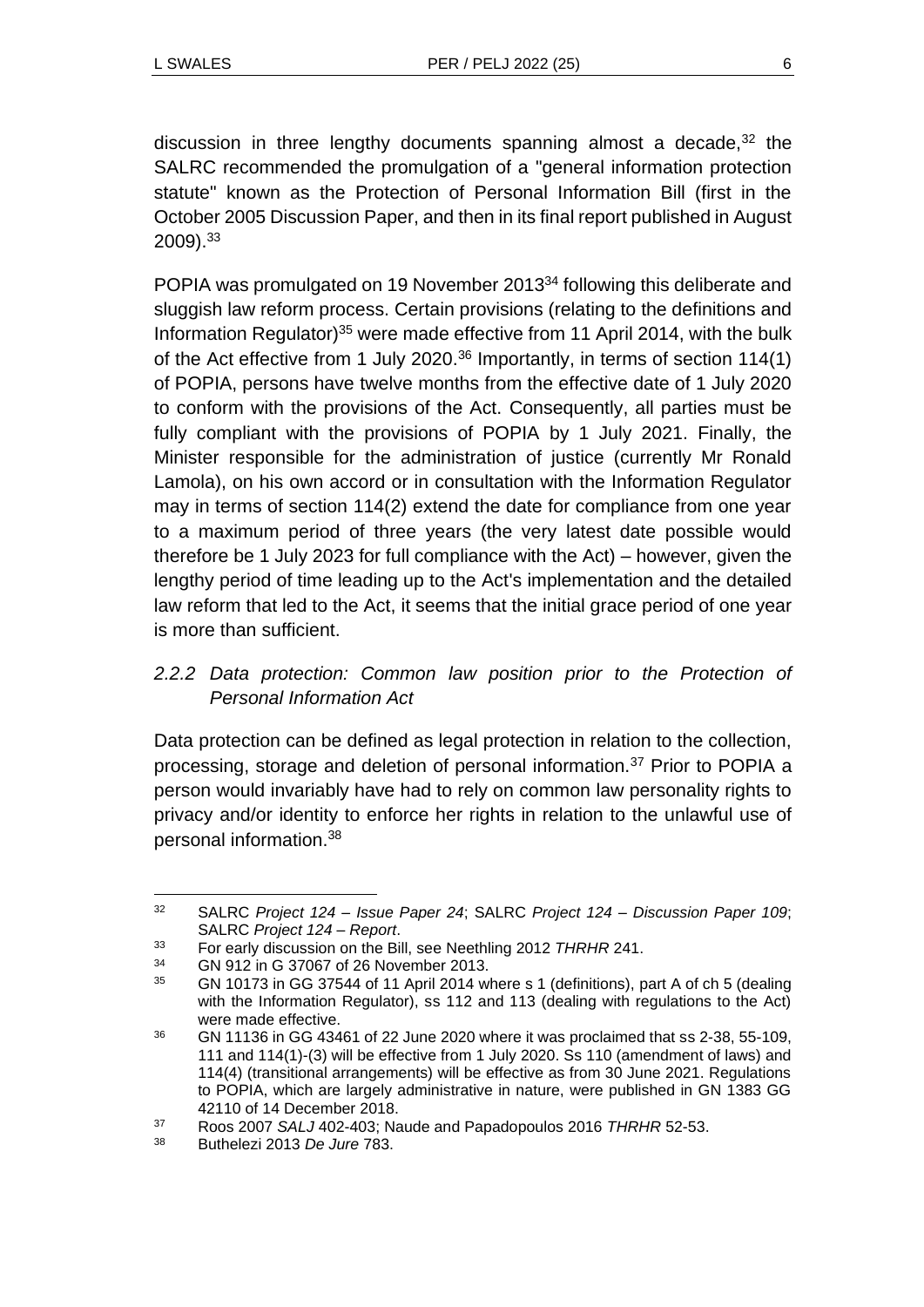The South African common law has recognised the right to privacy as an independent personality right since the landmark matter of *O'Keeffe v Argus Printing and Publishing Co Ltd*. <sup>39</sup> Although the concept of informational privacy falls within the right to privacy, $40$  where false or misleading information is processed or published, the cause of action may also involve another personality right – the right to identity.<sup>41</sup> The primary distinction between privacy and identity personality rights in this context is that an infringement of privacy relates to the disclosure or unlawful use of *true* facts relating to a person's true image; whereas with an infringement of identity, the conduct in question relates to a publication or use of false or misleading facts in relation to a person's image or identity.<sup>42</sup>

In terms of the common law position, the appropriate remedy is the *actio iniuriarum* (a delictual remedy which aims to compensate a person for nonpatrimonial loss to personality),<sup>43</sup> the *actio legis aquiliae* (a delictual remedy which compensates a person for patrimonial loss), or an interdict (which would prevent a person from causing further damage).<sup>44</sup> For either the *actio iniuriarum* or the *actio legis aquiliae*, a plaintiff would need to show that the infringement of privacy (in relation to true data) or identity (in relation to false data linked to the person) was wrongful and intentional or negligent.<sup>45</sup> Wrongfulness is measured objectively and in terms of public policy, <sup>46</sup> and as noted by Naude and Papadopoulos, a plaintiff must show more than a factual infringement of personality rights – the infringement would need to be objectively wrongful *and* fault must be present in the form of negligence or intention 47

<sup>39</sup> *O'Keeffe v Argus Printing and Publishing Co Ltd* 1954 3 SA 244 (C). See also Millard and Bascerano 2016 *PELJ* 6-7; Neethling 2005 *SALJ*.

<sup>40</sup> Millard and Bascerano 2016 *PELJ* 6; Neethling 2005 *SALJ* 20.

<sup>41</sup> Roos 2007 *SALJ* 422; Neethling 2005 *SALJ* 23-25; Buthelezi 2013 *De Jure* 783.

<sup>42</sup> Neethling 2005 *SALJ* 24; Naude and Papadopoulos 2016 *THRHR* 53-54; Buthelezi 2013 *De Jure* 783. Also see *Kidson v South African Associated Newspapers* 1957 3 SA 461 (W), which involved what appears to be the first reported case dealing with the right to identity, and *Universiteit van Pretoria v Tommie Meyer Films (Edms) Bpk* 1977 4 SA 376 (T), which dealt with false publication of facts or a "false light" matter.

<sup>43</sup> *Jansen Van Vuuren v Kruger* 1993 4 SA 842 (A); Millard and Bascerano 2016 *PELJ 6*; Naude and Papadopoulos 2016 *THRHR* 54.

<sup>44</sup> For the requirements for an interim and final interdict, see *Akoo v Master of the High Court* (5612/11) [2012] ZAKZPHC 45 (31 July 2012*)* paras 13-14.

<sup>45</sup> *National Media Limited v Jooste* 1996 3 SA 262 (SCA); McQuoid-Mason 2000 *Acta Juridica* 228; McQuoid-Mason "Privacy" 38-01–38-43; Naude and Papadopoulos 2016 *THRHR* 54.

<sup>46</sup> McQuoid-Mason "Privacy" 38-03–38-04.

McQuoid-Mason "Privacy" 38-03-38-04.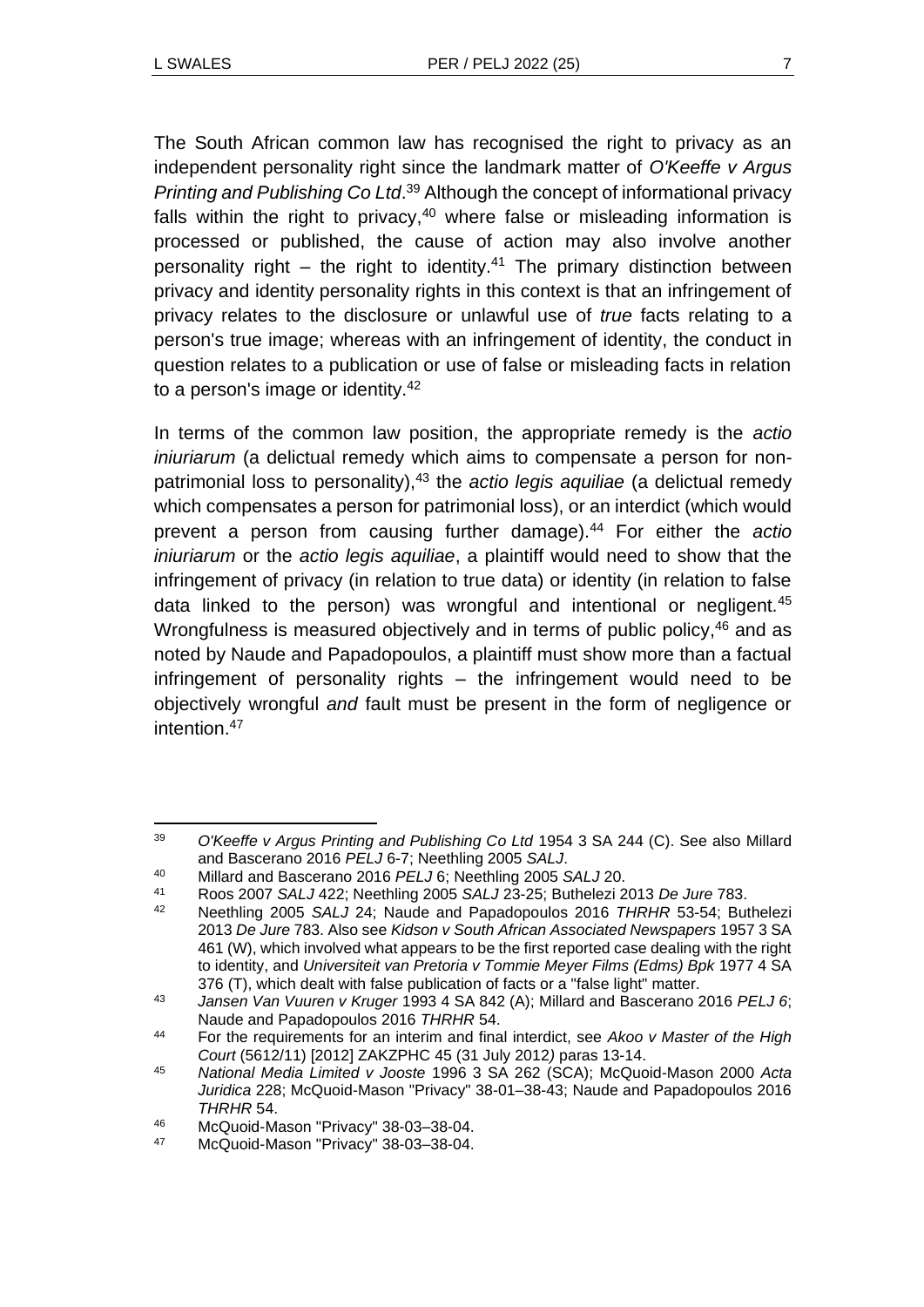## *2.2.3 Data protection: Legislative position prior to the Protection of Personal Information Act*

As noted by Roos, $48$  as well as Naude and Papadopoulos, $49$  there are several pieces of legislation that were relevant (albeit indirectly at times) to data protection prior to POPIA's promulgation – the *Promotion of Access to Information Act* (PAIA),<sup>50</sup> the *Electronic Communications and Transactions Act* (ECT Act),<sup>51</sup> the Regulation of Interception of Communications and *Provision of Communication-Related Information Act* (RICA),<sup>52</sup> the *Consumer Protection*  Act (CPA),<sup>53</sup> and the *National Credit Act* (NCA).<sup>54</sup>

A full discussion of these instruments is beyond the scope of this article – however, in summary: PAIA, a freedom of information statute, contains some provisions which seek to protect a person's data,<sup>55</sup> but that Act does not directly regulate data protection. In relation to the ECT Act, it played the most direct role in relation to data protection in that it contained two specific provisions regulating the issue: sections 50 and 51, however the sections covered electronic transactions only, were voluntary, and both were repealed by POPIA with effect from 30 June 2021. Although RICA makes it unlawful to intercept any communications unless authorised in terms of the Act, the statute does not provide any direct protection in relation to personal information. Finally, as is the case with PAIA and RICA, the NCA and CPA do not directly regulate data protection, but these two Acts do provide a framework to ensure that in the context of consumer credit and all other consumer transactions, the manner in which a consumer's data can be used is limited and regulated.

### *2.2.4 The medical-legal framework in relation to health research*

In the context of health research, prior to POPIA the *National Health Act* 61 of 2003 (NHA), the *Health Professions Act* 56 of 1974 (HPA), and the *South African Medical Research Council Act* 58 of 1991 (SAMRC Act) provided – and continue to provide – a framework for treating patient data privately and ethically (patients are defined in the NHA as "users").

<sup>48</sup> Roos 2007 *SALJ* 424-433.

<sup>49</sup> Naude and Papadopoulos 2016 *THRHR* 56-59.

<sup>50</sup> *Promotion of Access to Information Act* 2 of 2000 (PAIA).

<sup>51</sup> *Electronic Communications and Transactions Act* 25 of 2002 (ECT Act).

<sup>52</sup> *Regulation of Interception of Communications and Provision of Communication-Related Information Act* 70 of 2002 (RICA).

<sup>53</sup> *Consumer Protection Act* 68 of 2008 (CPA).

<sup>54</sup> *National Credit Act* 32 of 2005 (NCA).

<sup>55</sup> For example, ss 37 and 65 of PAIA.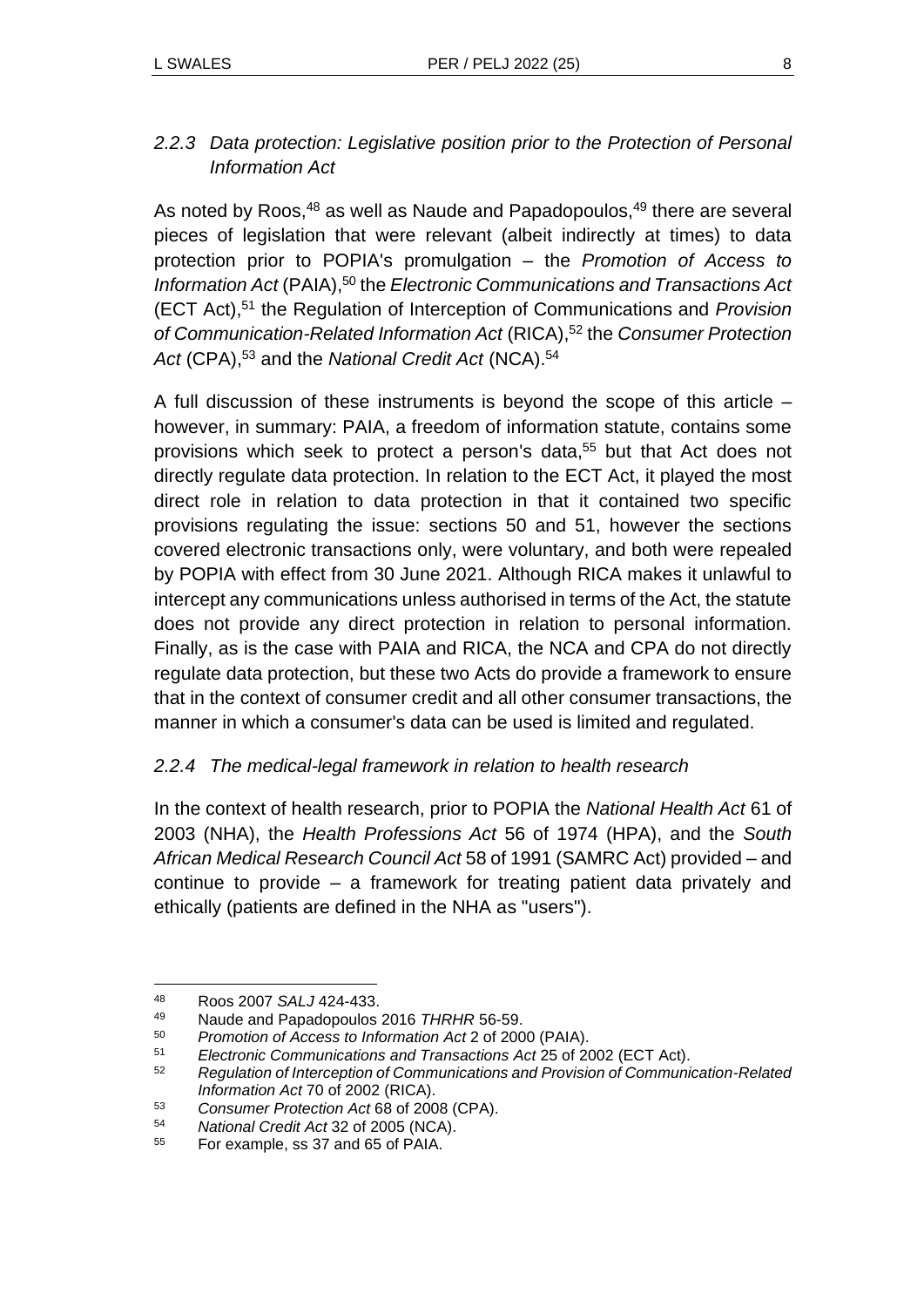The NHA seeks to give effect to section 27 of the Constitution, which provides for access to health.<sup>56</sup> The Act sets out overall responsibility for the right to health care and provides a framework for the realisation of this critical right. It sets out, *inter alia*: the rights and duties of health care personnel (as well as for users of the health care system); a national department of health and its responsibilities; a health council; a provincial health care structure; health establishments; and a national health research committee (as well as a range of matters for separate regulations). It is a wide-ranging Act dealing with several issues beyond the scope of this article. However, for present purposes sections 14-17 of Chapter 2 are directly relevant in that they deal with confidentiality, access to health records, and protection of health records. Section 14 sets out the basis for the protection of a person's medical records by providing that any information relating to a person's health status, treatment, or stay at a health establishment is confidential (subject to: that person's providing consent to disclose the information, a court order, or the interests of public health). Section 15 provides that personal information in the context of health care may be used for legitimate purposes by health care workers or providers, which use will facilitate effective treatment of the patient. Section 16 allows a health care provider to access a person's medical records for the purposes of providing treatment with the consent of the user, or for research, study and teaching purposes with the consent of the user and with the consent of the health establishment and its research ethics committee – provided that if no information as to the identity of the user is contained in the record (it is appropriately anonymised), authorisation is not required. Section 17 provides for the protection of health records and obliges a health establishment to create reasonable control measures to prevent unauthorised access. A person who uses or accesses patient information improperly may be convicted of an offence and is liable on conviction to up to one year in prison and a fine.

Further, in the context of patient data used in health research, the South African National Health Research Ethics Council in terms of section 72 of the NHA has published a comprehensive guide on ethics in health research.<sup>57</sup> In addition to the NHA, the HPA establishes a Health Professions Council which is responsible for guiding the medical profession. Although the enabling provisions which require confidentiality are set out in the NHA (see directly above), the HPA is mandated to provide health care practitioners with guidance on a variety of important issues that relate to medical practice. The Council has therefore published detailed ethical guidelines for medical practitioners, including guidance on confidentiality in booklet 5 (confidentiality:

<sup>56</sup> Stevenson *National Health Act Guide*.

<sup>57</sup> DoH *Ethics in Health Research*.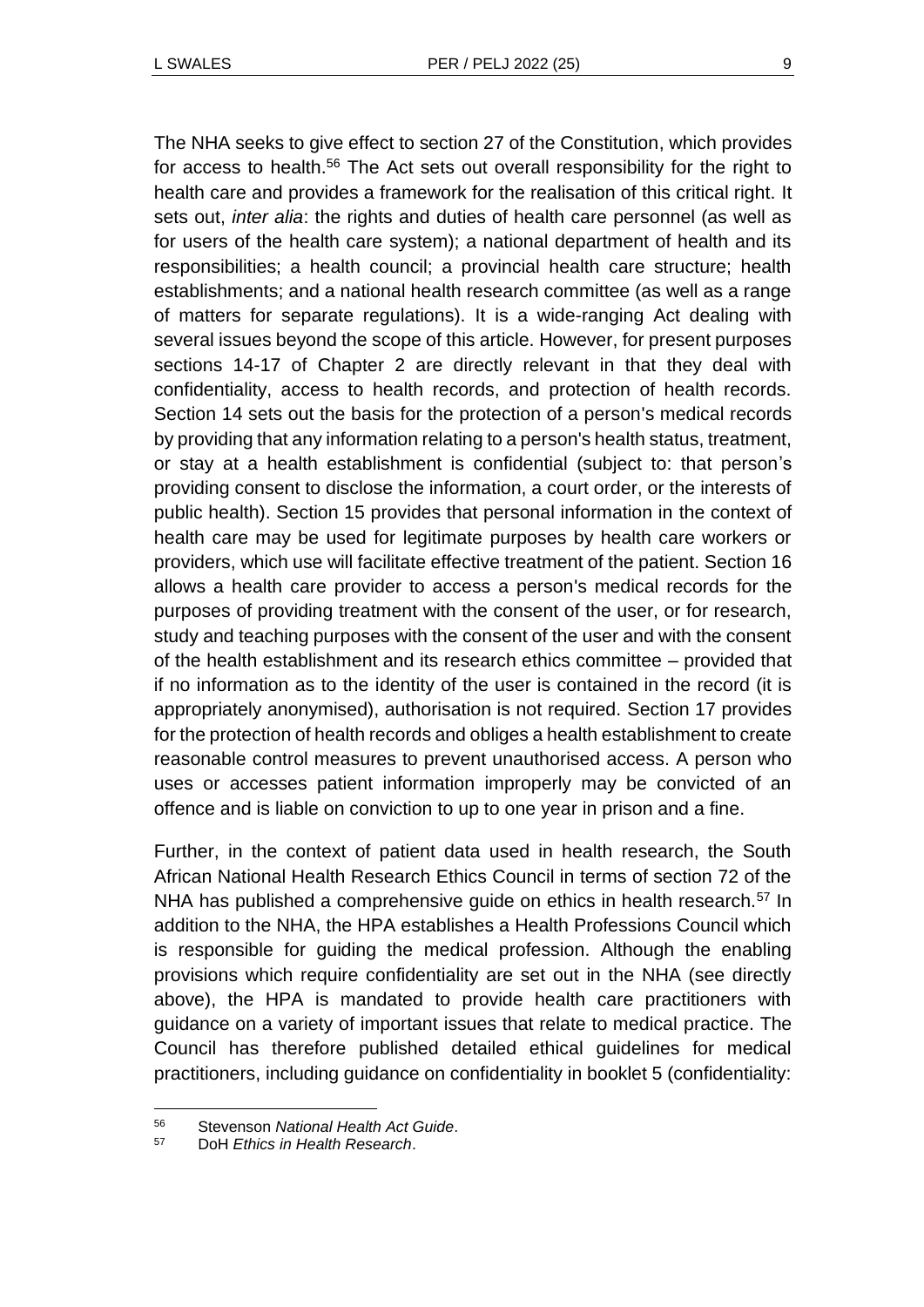protecting and providing information).<sup>58</sup> This booklet seeks to explain the standards required by medical professionals in relation to handling patient information. In addition, booklet 13, which deals with ethical guidelines for health researchers, further explains the duties relating to confidentiality and sets out the circumstances in which a practitioner may divulge patient information (consent, in terms of a statute, in terms of a court order, or in the public interest). This guidance document specifically refers practitioners to POPIA and the various obligations placed on parties therein.<sup>59</sup>

The SAMRC Act, in terms of section 3, intends to promote the improvement of health and the quality of life, and seeks to ensure that its researchers conduct themselves ethically and responsibly. A set of guidelines $60$  has been produced by the Council, and this is consistent with the guidance produced pursuant to the NHA and HPA.

As a result, in relation to patient data and health research, the legal framework that existed prior to POPIA was already substantial.<sup>61</sup> In this context, researchers are already accustomed to the concepts of informed consent, data protection and confidentiality. However, POPIA will provide more nuance and detail in the way persons approach the management of data and specific consent, as will be elaborated on further below.

## *2.2.5 Promulgation of the Protection of Personal Information Act*

Roos<sup>62</sup> notes that the data protection provided by the common law and legislation in place prior to POPIA was inadequate and did not provide sufficient protection when compared to international norms. Prior to POPIA it could be said that users could not always fully control how their data were used; further, a user's right of recourse was limited to traditional delictual principles which were not nuanced enough to provide the detailed protection required (or limited to action in terms of a breach of the NHA and/or misconduct by a medical professional in terms of the HPA).<sup>63</sup> Insofar as the consumer legislation was concerned, it was not designed with data protection as a key objective in mind (other than a small part of the ECT Act, but this data

<sup>58</sup> HPCSA date unknown https://www.hpcsa.co.za/Uploads/Professional\_Practice/ Ethics\_Booklet.pdf.

<sup>59</sup> See clause 13 (HPCSA date unknown https://www.hpcsa.co.za/Uploads/Professional\_ Practice/Ethics\_Booklet.pdf) on data and specimen storage and transfer.

<sup>60</sup> SAMRC 2018 https://www.samrc.ac.za/sites/default/files/attachments/2018-06- 27/ResponsibleConductResearchGuidelines.pdf.

 $61$  In addition to the above, in the context of transferring human biological specimens, see the Material Transfer Agreement (MTA) in GN 719 in GG 41781 of 20 July 2018.

<sup>62</sup> Roos 2007 *SALJ* 433.

<sup>63</sup> Roos 2007 *SALJ* and Naude and Papadopoulos 2016 *THRHR.*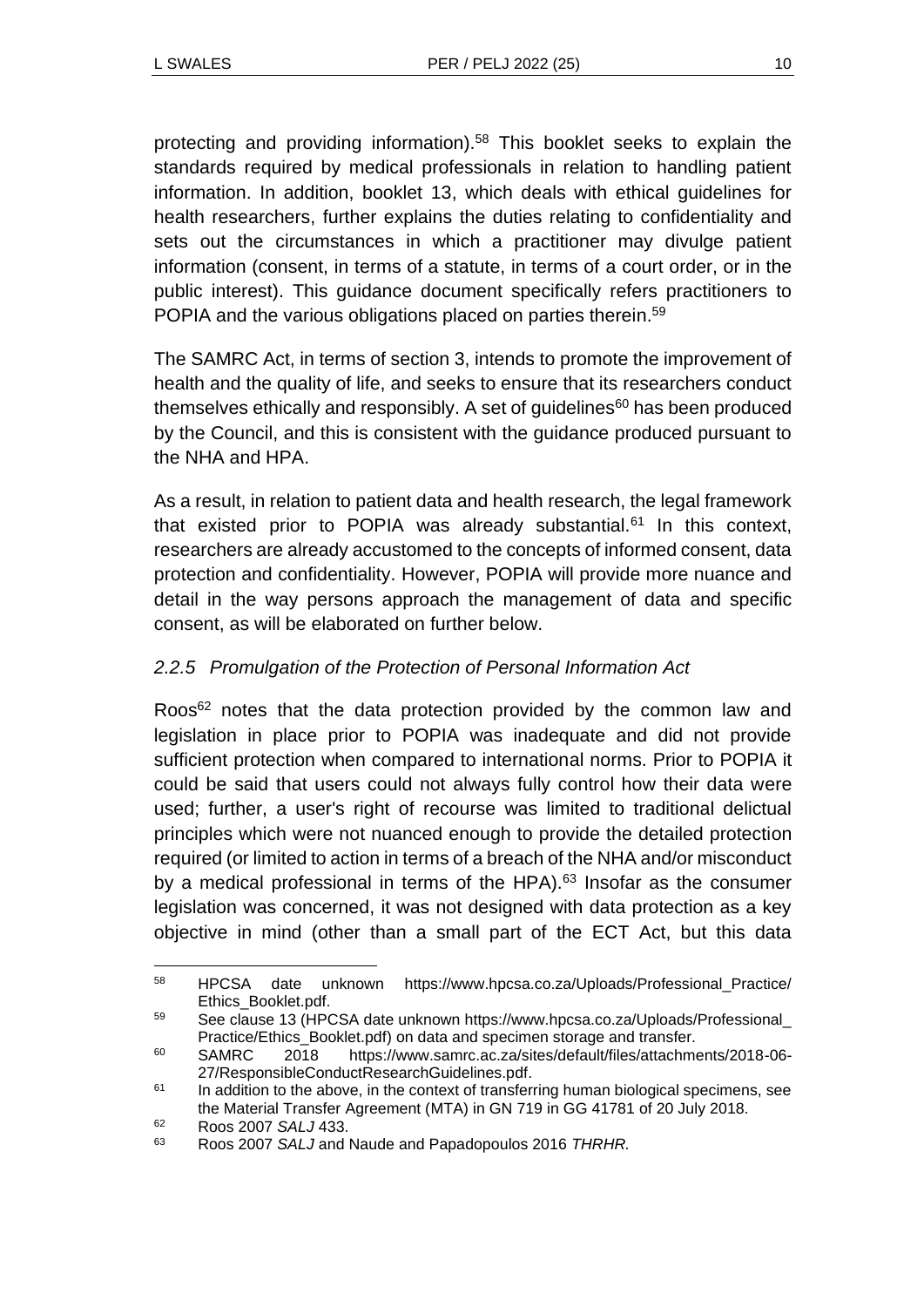protection regime was flawed in that it was voluntary, and it applied to electronic transactions only). Consequently, prior to POPIA users did not have adequate protection in relation to personal information.

As a result, POPIA was certainly required to address the legislative lacuna that existed, and to bring South Africa in-line with international norms, particularly in light of the increasing use of technology and new societal trends such as Big Data and targeted advertising.

## **3 Health research in South Africa**

### *3.1 Informed consent: the point of departure*

As a point of departure, in terms of the NHA health research requires the informed consent of the participants.<sup>64</sup>

According to the South African Medical Association, informed consent is where:

… sufficient information is provided to the patient to make an informed decision and that the patient actually understands the information and the implications of acting on that information.<sup>65</sup>

Informed consent has been a part of South African law for almost one hundred years; $66$  and gives effect to an individual's dignity $67$  and autonomy. $68$  The Constitution guarantees the right to freedom of a person, which includes informed consent in relation to medical or scientific experiments.<sup>69</sup> More recently, the NHA codified informed consent in sections 6-9,<sup>70</sup> the gist of these sections being that a person should have full knowledge of the procedure or process and provide informed consent thereto (subject to the exceptions listed in sections 7 and 9 of the NHA). Further, the HPCSA's ethical guidelines in terms of the HPA for good practice provides guidance on the ethical considerations relevant to informed consent in its booklet 4, which should be

<sup>64</sup> Section 71 of the *National Health Act* 61 of 2003 (NHA). Also see Stein 2020 *SAJBL.*

<sup>65</sup> SAMA 2012 https://www.samedical.org/images/attachments/guideline-on-informedconsent-jul012.pdf.

<sup>66</sup> *Stoffberg v Elliott* 1923 CPD 148; *Richter v Estate Hamman* 1976 3 SA 226 (C); *Castell v De Greef* 1994 4 SA 408 (C). See Britz and Le Roux-Kemp 2012 *SAMJ;* Chima 2013 *BMC Medical Ethics*.

<sup>67</sup> DoH *Ethics in Health Research* 15.

<sup>68</sup> Manyonga *et al* 2014 *SAMJ*.

<sup>69</sup> Section 12 of the *Constitution of the Republic of South Africa*, 1996.

<sup>70</sup> Moore and Slabbert 2013 *SAJBL*.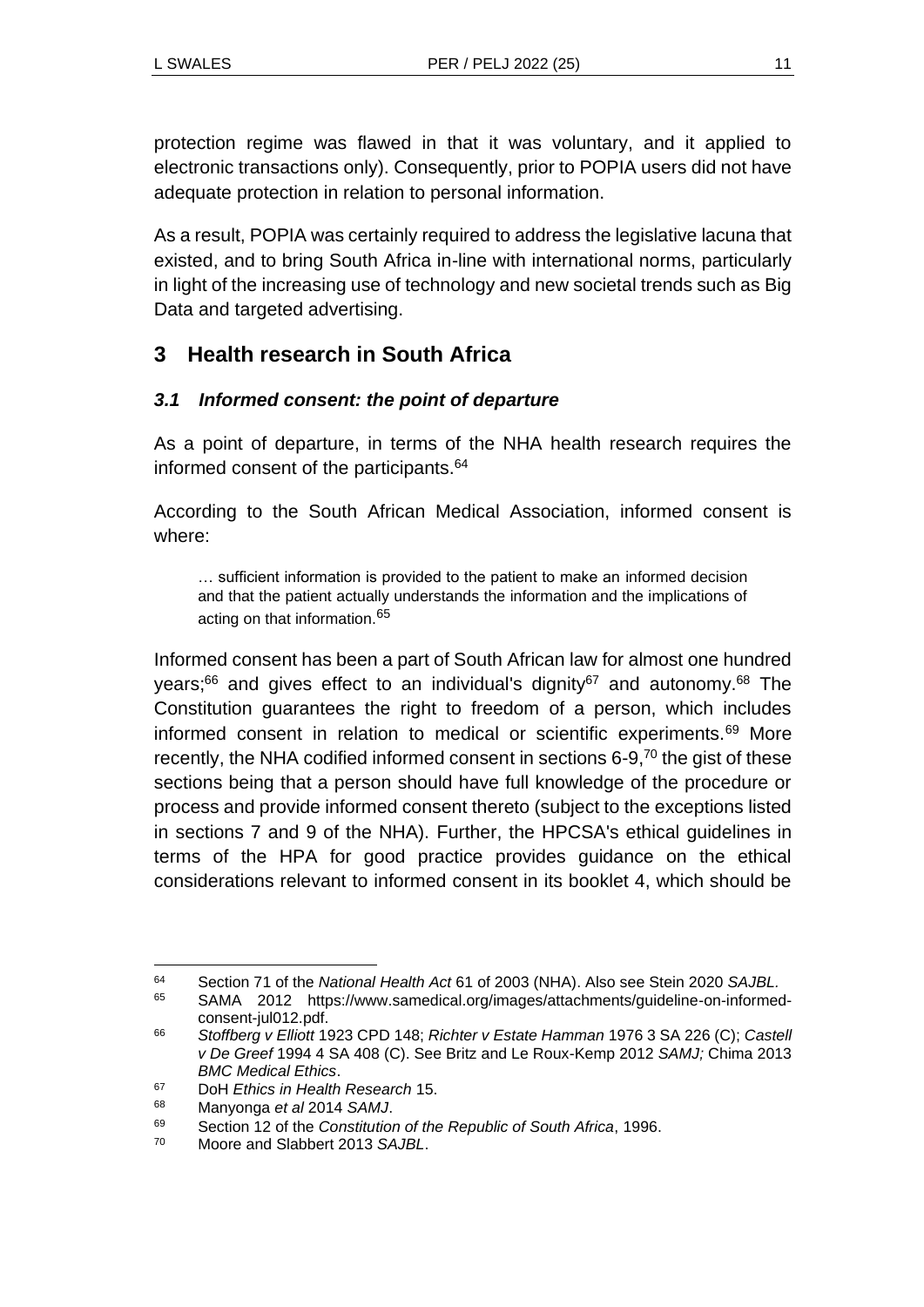read together with booklet 13, which provides general ethical guidelines for health researchers.

In relation to health research specifically, section 71(1) of the NHA provides that notwithstanding anything to the contrary in any other law, research involving a living person may be conducted only with the written consent of a person "after he or she has been informed of the objects of the research or experimentation and any possible positive or negative consequences on his or her health." Furthermore, section 71(1)(a) provides that research involving a living person may be conducted only in the prescribed manner. In September 2014 regulations to the NHA were published which prescribe the way it should take place. $71$  In terms of section 2, "appropriate consent processes" must always be carried out. In terms of section 5, human participants or their legally authorised representatives must be informed of:

- (a) the purpose of the research;
- (b) the methods and procedures, including possible randomisation;
- (c) alternatives to participation in the research;
- (d) the potential harms and risks of harm posed by the research;
- (e) the expected benefits of the research;
- (f) the freedom to choose to participate or not, or to withdraw from the research without penalty or reason;
- (g) the extent to which confidentiality and privacy will be maintained;
- (h) details of the contact person in the event of a query or research-related injury;
- (i) reimbursement and/or incentives given for participation;
- (j) information about the sponsor;
- (k) any potential conflict of interests;
- (l) information about approval from the health research ethics committee or the Medicines Control Council, where relevant;
- (m) insurance in the event of research-related injury, for more than minimal risk research; and

<sup>71</sup> GN R719 in GG 38000 of 19 September 2014.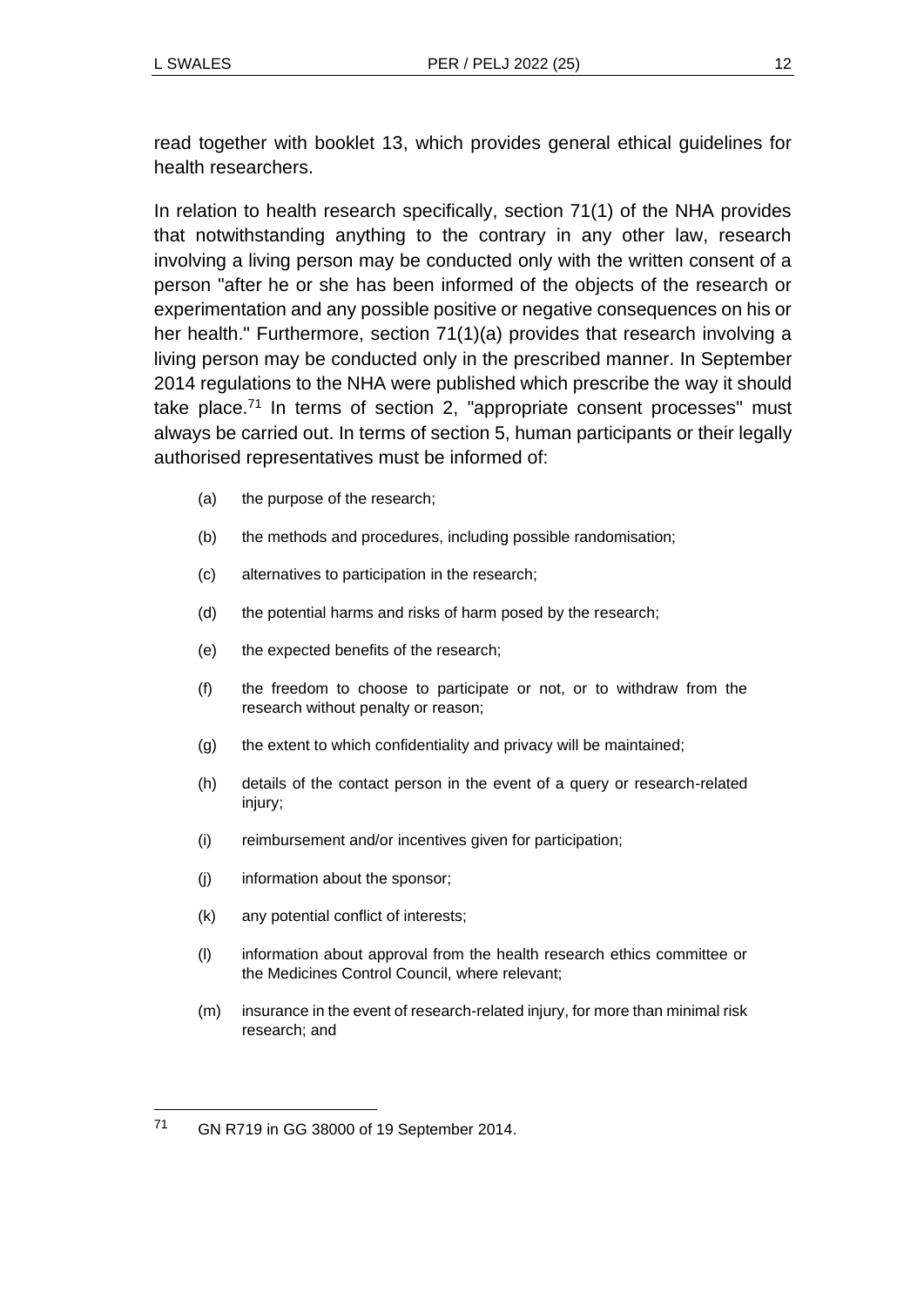(n) the availability of beneficial products or interventions post-research.

In addition to the regulations published pursuant to section 71, section 72 of the NHA establishes a National Health Research Ethics Council (NHREC). Section 72(6) provides *inter alia* that the NHREC must set norms and standards for conducting health research. This latest set of norms is set out in the second edition of *Ethics in Health Research: Principles, Processes and Structures*<sup>72</sup> *–* informed consent is a key standard set out in these norms, and detailed guidance is provided in relation to how a researcher obtains informed consent, along with applicable principles in relation thereto.<sup>73</sup>

Finally, in terms of the SAMRC Act the SAMRC has provided guidelines on the responsible conduct of research<sup>74</sup> (SAMRC Guidelines) to ensure that researchers conduct research ethically, responsibly, and in compliance with applicable law. As expected, informed consent is a critical part of the guidelines, and these guidelines largely mirror what is contained in the publication produced by the NHREC.

### *3.2 Types of consent in health research in South Africa*

With *informed* consent being a key pillar to the legal-ethical framework in South Africa, and before moving to consider POPIA, it is necessary to reflect on the types of informed consent that are applicable in the legal frameworks governing health research locally.<sup>75</sup>

The NHA does not directly distinguish among types of consent, but the Department of Health's second edition of *Ethics in Health Research: Principles, Processes and Structures*<sup>76</sup> (the DoH Ethical Guidelines) does, and refers to three types of informed consent in the context of biological material and data:

i. **Narrow (restrictive) consent**: the donor permits use of the biological specimen for single use only; no storage of leftover specimen; and no

<sup>72</sup> DoH *Ethics in Health Research*.

<sup>73</sup> See DoH *Ethics in Health Research* paras 2.3.6, 3.1.9 and 3.3.6. In the context of transferring human biological specimens, also see the MTA in GN 719 in GG 41781 of 20 July 2018.

<sup>74</sup> SAMRC 2018 https://www.samrc.ac.za/sites/default/files/attachments/2018-06- 27/ResponsibleConductResearchGuidelines.pdf.

<sup>75</sup> See Townsend and Thaldar 2019 *SAJHR* para 3 for a discussion on consent in this context. For a foreign perspective on the differing types of informed consent, which include tiered consent, broad consent, open consent and dynamic consent, see Dankar *et al* 2020 *CSBJ.*

<sup>76</sup> DoH *Ethics in Health Research*.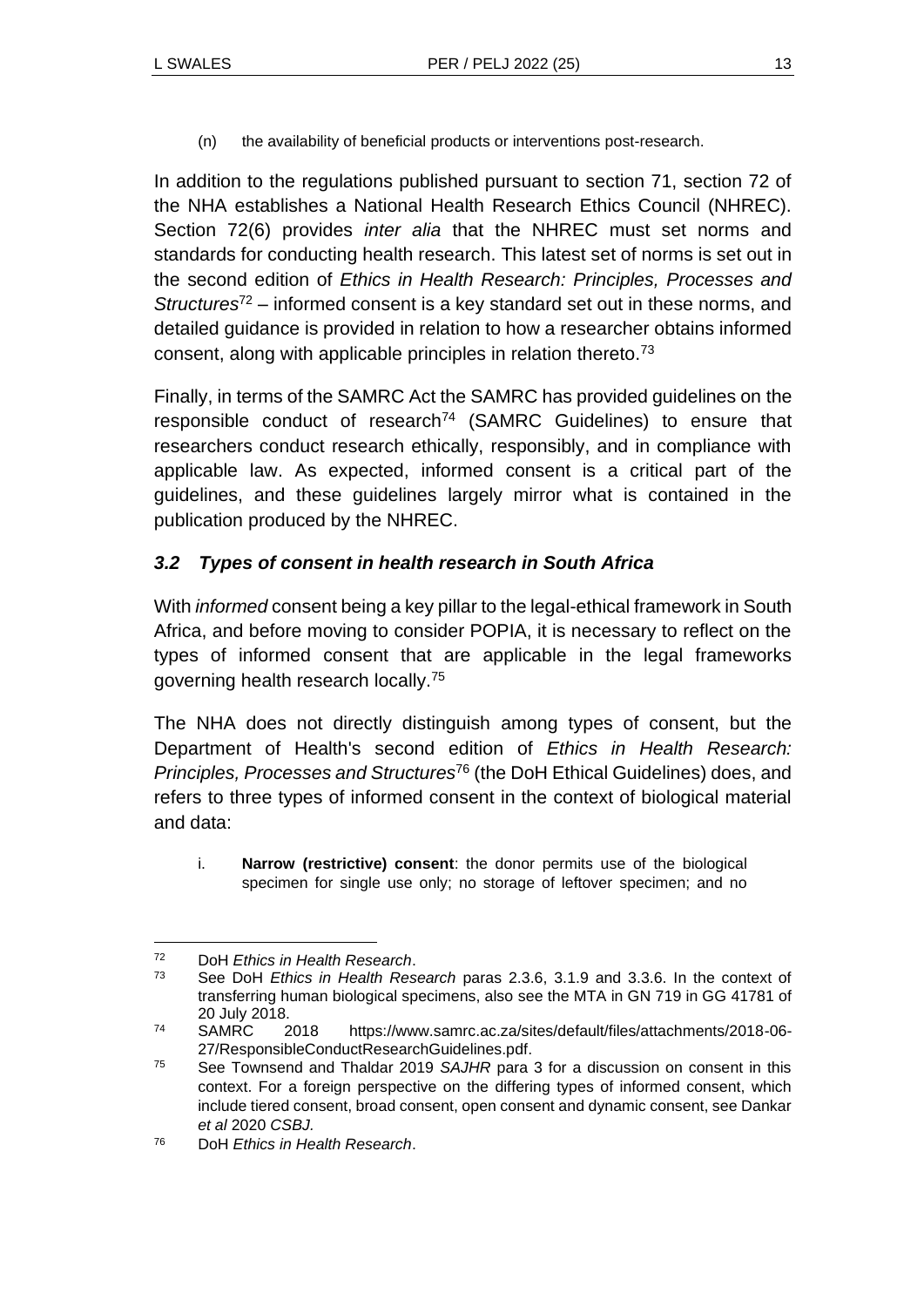sharing of data or specimen. This form necessitates new consent if further use is desirable.

- ii. **Tiered consent**: the donor provides consent for the primary study and chooses whether to permit storage for future use, sample and data sharing.
- iii. **Broad consent**: the donor permits use of the specimen for current research, for storage and possible future research purposes, even though the precise nature of future research may be unclear at present.

Importantly, clause 3.3.6 of the DoH's Ethical Guidelines, dealing with informed consent in the context of biological material and data, recommends that consent should be "broad enough to allow for future and secondary uses of data".<sup>77</sup> The practice of broad consent is therefore not only endorsed, but encouraged.

Similarly, in the context of biological material and data the SAMRC Guidelines define broad consent on the same basis – in fact *verbatim* – as the DoH's Ethical Guidelines above, and also endorse and encourage the practice of obtaining broad consent. Accordingly, prior to POPIA it was acceptable from a legal and ethical point of view in the field of biological material and related data to obtain informed consent in the form of broad consent from research participants.<sup>78</sup>

However, it should be noted that both the DoH's Ethical Guidelines and the SAMRC Guidelines discourage so-called "blanket" consent (the term is not defined), $79$  but this term usually describes a situation where donors provide biological material to be used without restriction.

### *3.3 The position in terms of POPIA: broad or specific consent?*

POPIA is based on eight conditions which set out how personal information should be lawfully processed.<sup>80</sup> These principles (and the Act in general) are consistent with international law.<sup>81</sup> Central to these principles are the definitions of personal information and special personal information. Both are defined widely; personal information refers to broadly any information that identifies a natural or juristic person, whereas special personal information

<sup>77</sup> DoH *Ethics in Health Research* para 3.3.6.

Staunton *et al* 2019 SAMJ.

<sup>79</sup> DoH *Ethics in Health Research* para 3.3.6; SAMRC 2018 https://www.samrc.ac.za/sites/default/files/attachments/2018-06- 27/ResponsibleConductResearchGuidelines.pdf para 9.2.4.

<sup>80</sup> For more detail on these eight conditions, see De Stadler and Esselaar *Guide to the Protection of Personal Information Act*; Burns and Burger-Smidt *Commentary on the Protection of Personal Information Act.*

<sup>81</sup> Roos 2020 *CILSA*.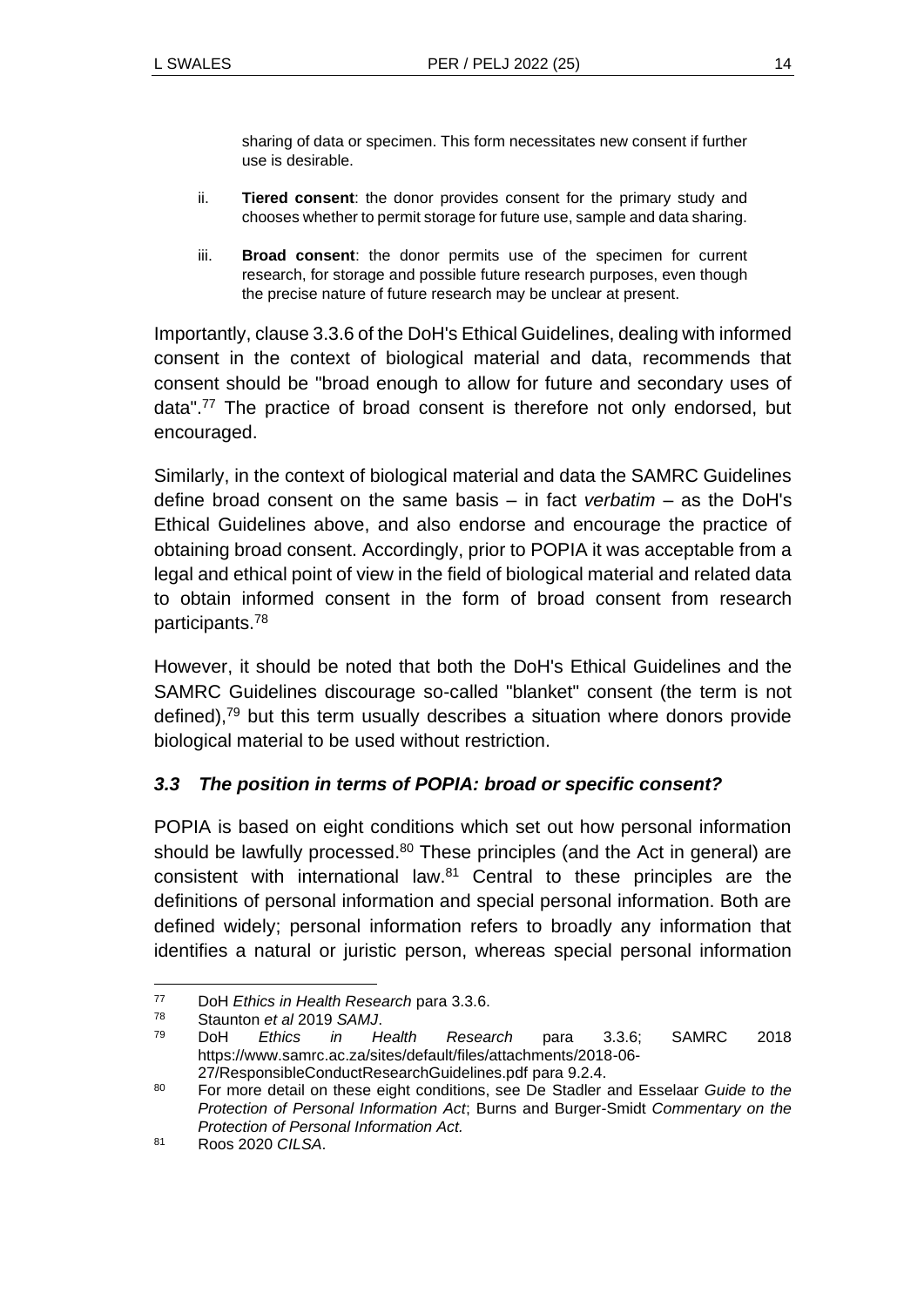refers *inter alia* to "health or sex life or biometric information". As a result, in most medical research contexts a person will be processing special personal information. Accordingly, in addition to the sections in Chapter 3, Part A (sections 8-25), researchers must consider Chapter 3, Part B as well. This applies to special personal information (sections 26-35).

As a starting point, unlike the NHA, POPIA defines consent. It is defined as:

any voluntary, specific and informed expression of will in terms of which permission is given for the processing of personal information.

It is therefore immediately clear that unlike the medical-legal framework set out in the NHA read together with the DoH's Ethical Guidelines and the SAMRC Guidelines. $82$  POPIA – which should be referred to as the privacy framework, or "privacy layer"<sup>83</sup> in relation to data compliance in health research – requires consent to be specific as well as informed.

In addition to the preamble, which provides that POPIA is in place to introduce conditions for the processing of personal information, sections 2 and 3 of POPIA provide further insight into how a person should approach interpreting the Act. Section 2(a) provides that the purpose of the Act is to give effect to the right to privacy, but it is noted that this is balanced against other rights, such as the right to access to information, and the free flow of information within the Republic and across international borders. Section 2(b) and 2(c) go further to state that the purpose of the Act is to regulate the way personal information is processed, and to provide persons with rights and remedies. It is therefore apparent that the central aim of POPIA is to regulate how personal information is collected, used, and stored.

Critically, section 3(2) stipulates that POPIA applies to the exclusion of any provision of any other legislation that regulates the processing of personal information where it is materially inconsistent with an object or specific provision of the Act. Therefore, it is the clear intention of the legislature that where there is some conflict in how personal information should be handled, POPIA will apply.

Section 13 of POPIA is an important section in this debate, and reads as follows:

 $\frac{82}{10}$  GN 719 in GG 41781 of 20 July 2018.

<sup>83</sup> Townsend and Thaldar 2019 *SAJHR* 350.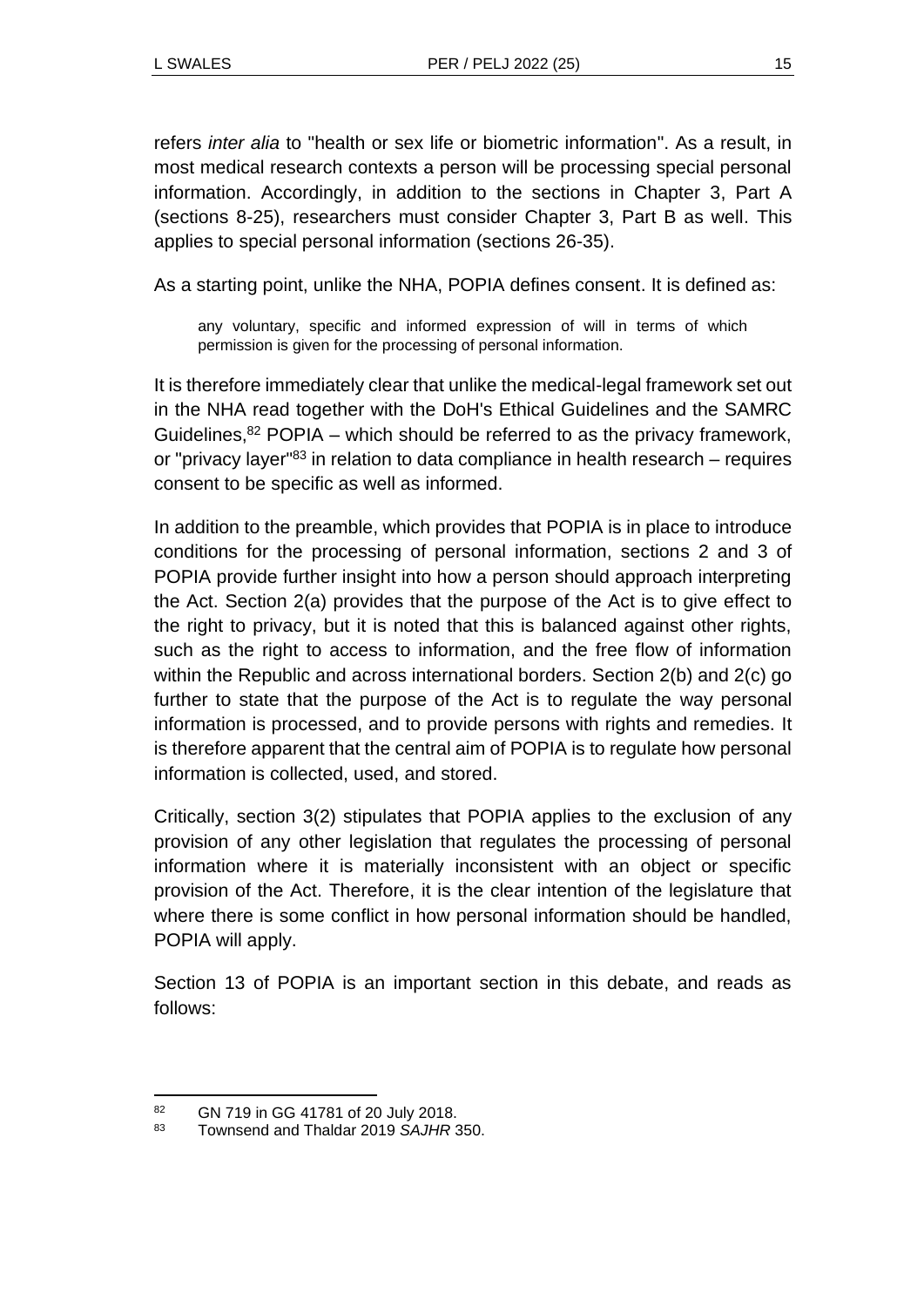13. Collection for specific purpose - (1) Personal information must be collected for a specific, explicitly defined and lawful purpose related to a function or activity of the responsible party.

The words used are clear, and there are no hidden meanings, nor are there difficult phrases or technical concepts to grapple with: the section requires persons who collect data to do so for a specific and explicitly defined purpose.

Section 15(1) allows further processing of personal information if it is compatible with the purpose of collection "in terms of section 13". As a starting point, on a plain reading of the legislation, section 13 must be complied with as a prerequisite before one can rely on section 15. This is so because section 13 deals with the collection of data whereas section 15 deals with the further processing of data that has already been collected.<sup>84</sup> In addition, section 15 refers back to section 13 and specifies that the further processing is subject to its being compatible with the purpose – which must be specific and explicitly defined – in section 13.

That aside, section 15(3) provides that personal information can be processed further for research purposes if the further processing is carried out solely for research, and if it will not be published in an identifiable form. However, it is apparent that further processing is exactly that – processing that takes place over and above the initial processing (in other words, it is secondary processing). This secondary processing, or the secondary use of data is permissible, but subject to: i) the original data being collected for a specific and explicitly defined purpose (in terms of section 13, read together with sections 1, 2, and 3); and ii) the purpose is for research and the data will not be published in an identifiable form (in terms of section 15).

Sections 1, 13, and 15 are only the start of the appropriate sections of POPIA in a health research setting. It is likely that in most health research contexts, participant data will be classified as special personal information. As a result, in terms of section 26 there is a prohibition on processing that type of data as the point of departure, but the prohibition does not apply in terms of section 27(1)(a) if a data subject provides consent. The consent, as explained above with reference to section 1, must be informed and specific.

Of course, as with the conditions regulating personal information in terms of Part A of Chapter 3 of POPIA, consent is not the only legal basis upon which a responsible party may process special personal information. The prohibition on processing special personal information will not apply (and consent will not

<sup>84</sup> Thaldar and Townsend 2020 *SAMJ* 173.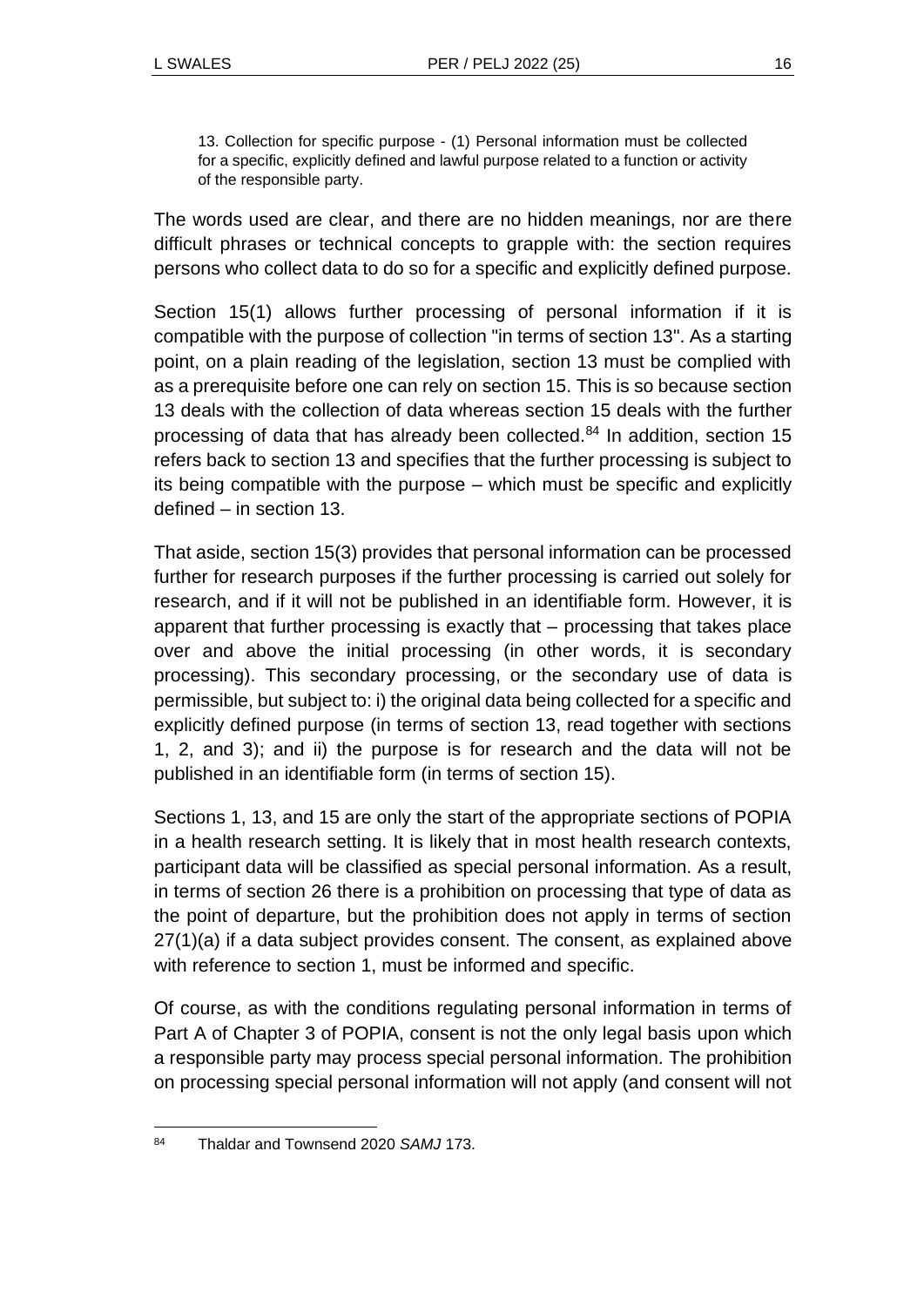be required) in terms of section 27(1)(d)(i) if the processing is required for research purposes and it serves a public interest or further, in terms of section 27(1)(d)(ii), if the processing is for research purposes and it is impossible to ask for consent or asking for consent will involve a disproportionate effort (note that there is no need to satisfy a public interest requirement in terms of the exemption in 27(1)(d()ii)). Both exemptions require sufficient quarantees to ensure that the processing does not adversely affect the individual's privacy to a disproportionate extent. How does one determine whether a data subject's privacy is not disproportionately affected? This will need to be determined on a case-by-case basis and will depend on the nature of the data and the study involved. The research team may adopt measures such as pseudonymisation and/or may limit the persons who have access thereto and/or ensure that a minimal amount of identifiable information is published in the final findings of the research. It is expected that the imminent POPIA Code of Conduct produced by ASSAf will provide further guidance on this.<sup>85</sup>

Given the above, in research instances where broad consent was initially used this type of consent will, on the face of it, not be valid for the purposes of POPIA in terms of section 1 read together with section 13. But what about the research exemptions? On a plain reading of the legislation, section 27 does not override the conditions in Part A of Chapter 3, and specifically it does not appear to override condition 3, *purpose specification* (the same can be said for the exemption for further processing in terms of section 15). Therefore, even if research processes<sup>86</sup> data in terms of section  $27(1)(d)$ , which is justifiably without consent, the research team will still need to comply with the rest of POPIA's conditions, including section 12 (collection directly from a data subject), section 13 (purpose specification), and section 18 (notification to data subject when collecting information) – subject of course to the exemptions in those sections and generally contained within POPIA.

For the sake of argument, assume a biobank<sup>87</sup> obtained consent from users in the form of broad consent where the donor permitted the use of her specimen for a specified research project X, as well as for future unknown research. This type of consent, although classically defined as broad,<sup>88</sup> may well allow a biobank to re-use the specimen for further research in a new project without new consent. Let us assume that the specimen was collected for purpose X in

<sup>85</sup> A POPIA Code of Conduct for Research is in the process of being prepared by the ASSAf and will further elaborate on consent in research. It was anticipated that the first version of this code will be published by 1 July 2021. See Adams *et al* 2021 *S Afr J Sci*. 86 The term "process" is defined to include collection.

<sup>&</sup>lt;sup>87</sup> A research facility that stores biological samples for the purposes of health research.

<sup>88</sup> In terms of the NHA definitions see DoH *Ethics in Health Research*.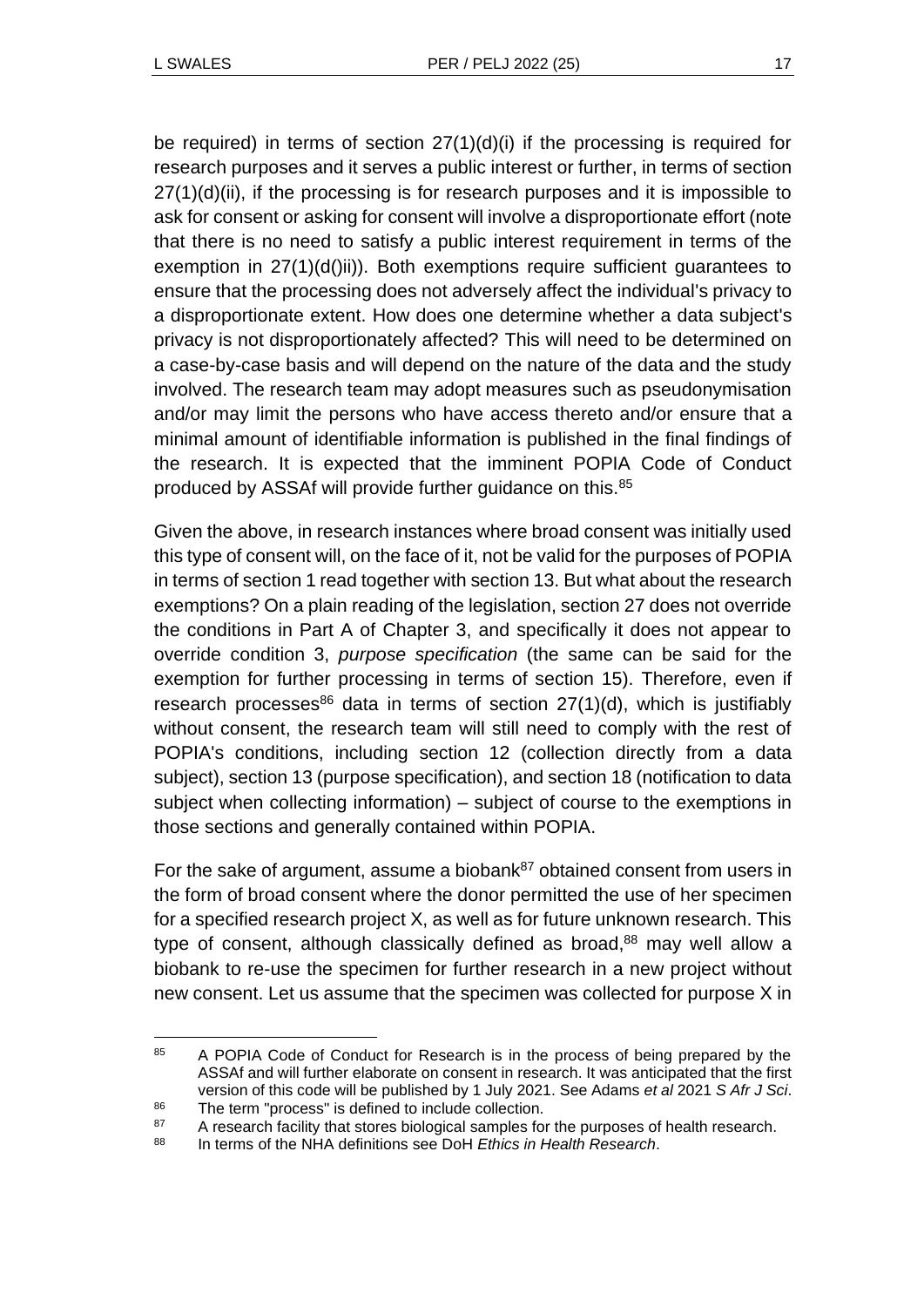2015. In 2021 the biobank would like to use the specimen for purpose Y. Arguably, even though the initial consent obtained in 2015 was broad in nature, it may satisfy section 13 in that the data were collected for research purpose X, if that original consent spoke in enough detail to the purpose X for which it was originally collected. Therefore, if the original "broad" consent was in fact, initially anyway, for a specific, explicitly defined and lawful purpose, then section 13 will be satisfied. As a result, the re-use of the specimen for a new purpose Y could be justified in terms of section 15 (if the further processing for purpose Y was compatible with the original purpose X, and if not published in an identifiable form). In addition, if the research was in the public interest, or if it would involve a disproportionate effort to ask for new consent, then in terms of section 27 new consent would not be required, and the data could be used or re-used (subject to the internal qualifications in section 27). Therefore, although broad consent may at first blush appear to be inconsistent with POPIA, depending on the nature of the broad consent, it may still satisfy section 13, which would then allow a responsible party to use or re-use the data in terms of the exemptions in sections 15 and 27.

Much will therefore depend on the wording and nature of the consent initially obtained, and the exemption one seeks to rely on if consent is not possible. If it is established that the original consent is too broad to comply with section 13, then participants will need to be recontacted or the data will need to be deidentified to the extent that it cannot be re-identified again, so that POPIA does not apply.<sup>89</sup> Therefore, the point of departure must always be that data are collected for a specific and explicitly defined purpose. As a result, a research team that has relied on broad consent as a starting point may need to obtain fresh specific consent unless one can satisfy section 13 (amongst other sections), and then rely on the exemptions in section 15 or 27.

Given the complexity of the above, there is some academic debate $90$  as to how sections 13 and 15 and POPIA in general should be interpreted in a specific field of health research: genomic and genetic research.<sup>91</sup> The debate appears to stem from a conference held in Cape Town in February 2019: *The Governance of Data Sharing for Genomic and other Health Related Data in Africa*.

<sup>89</sup> Section 6(b) of POPIA.

<sup>90</sup> Staunton *et al* 2019 *SAMJ;* Thaldar and Townsend 2020 *SAMJ.*

<sup>&</sup>lt;sup>91</sup> For a discussion on the distinction between these two similar fields of medical research, see National Human Genome Research Institute 2021 https://www.genome.gov/aboutgenomics/fact-sheets.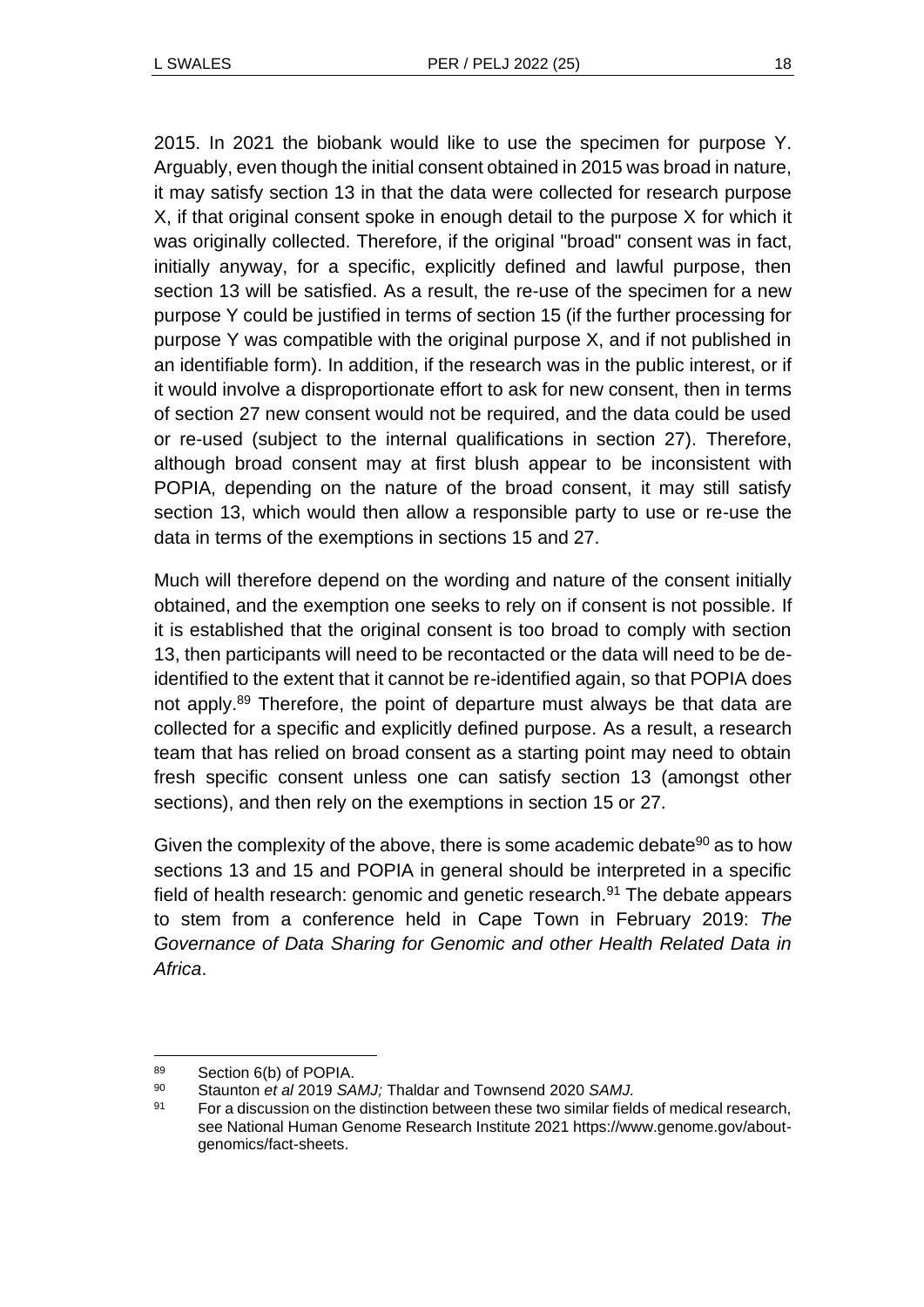Following this conference, an opinion piece in *Science* suggested that POPIA will "impede" health research, and "limit secondary use of data and hamstring international collaborations". <sup>92</sup> The opinion further suggests that "POPIA's restrictive effects were only pointed out [in 2018]". As noted by Thaldar and Townsend,<sup>93</sup> this is an odd claim. As pointed out above in paragraph 2.2.1, POPIA has been in the making for well over a decade, and was promulgated in 2013. To suggest that its effects have only recently become known seems a strange claim to make some eight years after promulgation, and a claim no serious lawyer, ethicist or researcher can validly make.

That notwithstanding, even as it stands, POPIA is unlikely to impede health research. A researcher in the field of health sciences should just comply with POPIA and request specific and informed consent as required by sections 1, 13 and 27(1)(a) of POPIA (read together with the various other pieces of relevant legislation). As Thaldar and Townsend point out, provided that the initial collection of information transpired with specific consent, POPIA offers research exceptions that allow researchers to conduct further research with such information even without having to obtain consent anew.<sup>94</sup> The legislature has clearly sought to balance the right to privacy with the free flow of information and the use of personal information. In any event, in many instances the "broad" consent used by biobanks and other health researchers may well have been achieved in a way that allows the further use of the data based on the exemptions above without having to get new consent.

It therefore appears that POPIA will not hamstring international collaborations, but rather will place an obligation on parties to treat data in a manner that is sensitive to the right to privacy, and in a manner that is consistent with international norms. This should be welcomed, not frowned upon – because in addition to the right to privacy, the framework in POPIA, which will add a new layer for researchers to consider, further animates an individual's right to dignity and autonomy. In the age of Big Data, smart-phones and e-mail, even in a country like South Africa, mobile phone and internet penetration means that locating participants and communicating with them should in most circumstances not involve disproportionate effort, and research teams should make allowance for new developments in our law and seek to ensure compliance rather than try to avoid it. That notwithstanding, researchers

<sup>92</sup> Nordling 2019 *Science*.

<sup>93</sup> Thaldar and Townsend 2020 *SAMJ.*

<sup>94</sup> Townsend and Thaldar 2019 *SAJHR* 350.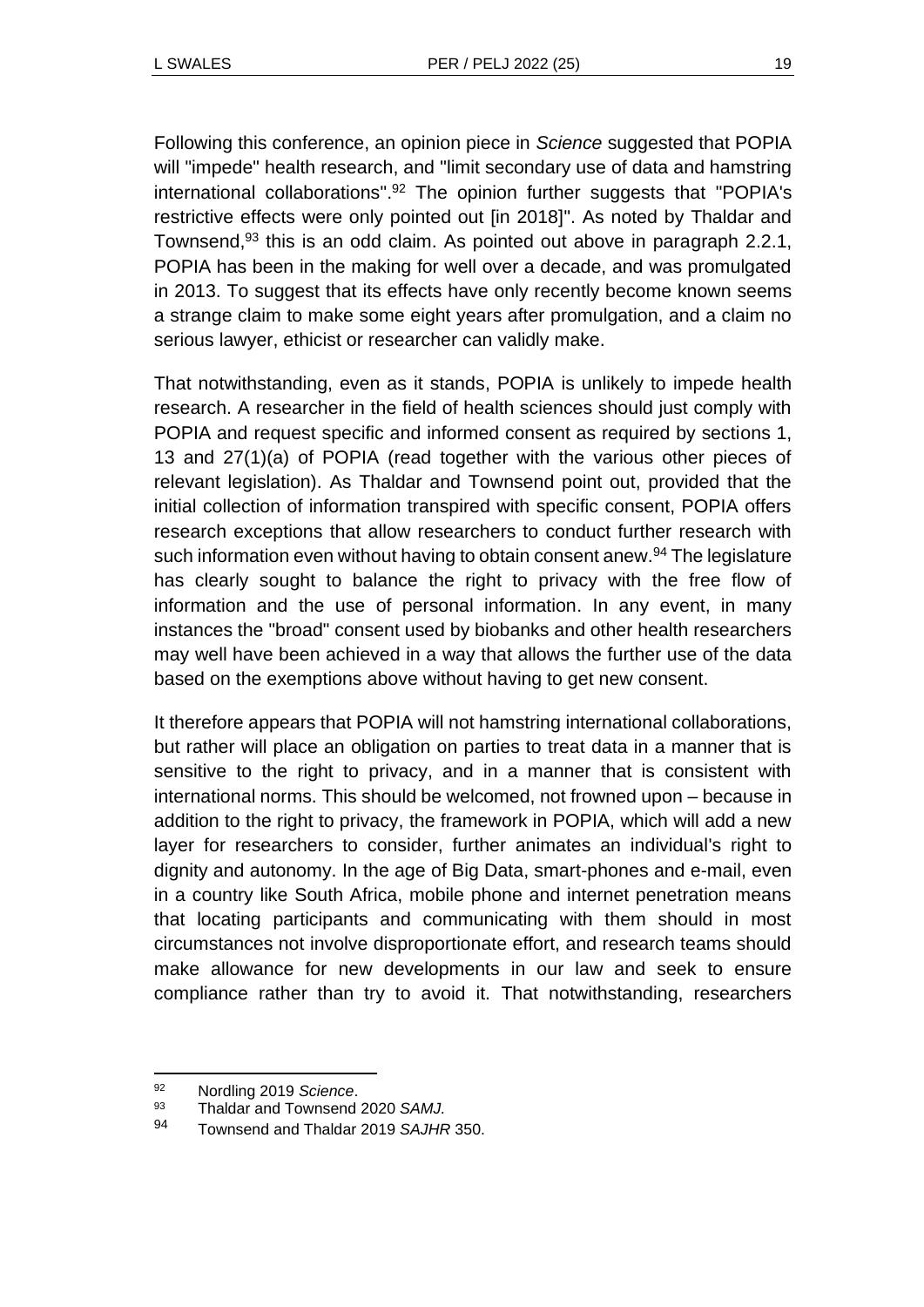should be cognisant of the fact that consent is not the only basis to lawfully process data.

Be that as it may, in two recent short articles<sup>95</sup> a team led by an academic from Middlesex University in the United Kingdom make three findings that require further discussion. Namely, that: a) section 15 rescues researchers from the "strict consent" provisions of POPIA; b) a purposive approach of POPIA permits broad consent for the further processing of health information; and c) POPIA must adhere to the DoH Ethical Guidelines.

To address these opinions, it is necessary to first consider South Africa's position on the interpretation of statutes.

# **4 Interpretation of statutes in South Africa**

## *4.1 Overview of the techniques used in statutory interpretation*

It is now trite that South Africa's Constitution requires a purposive approach to statutory interpretation.<sup>96</sup> As explained in *Bato Star Fishing (Pty) Ltd v Minister of Environmental Affairs and Tourism*: 97

The technique of paying attention to context in statutory construction is now required by the Constitution, in particular, s 39(2). As pointed out above, that provision introduces a mandatory requirement to construe every piece of legislation in a manner that promotes the "spirit, purport and objects of the Bill of Rights".

However, importantly, the Constitutional Court has confirmed that a "purposive reading of a statute must of course remain faithful to the actual wording of the statute". <sup>98</sup> Earlier, in *Stopforth v Minister of Justice*, <sup>99</sup> the SCA provided a practical guide on how to achieve a purposive interpretation by stating that one must:

- (i) look at the preamble of the Act or at the other express indications in the Act as to the object that has to be achieved;
- (ii) study the various sections wherein the purpose may be found;

<sup>95</sup> Staunton and De Stadler 2019 *SAMJ*; Staunton *et al* 2019 *SAMJ.*

<sup>96</sup> *Bertie Van Zyl (Pty) Ltd v Minister for Safety and Security* 2010 2 SA 181 (CC) para 21.

<sup>97</sup> *Bato Star Fishing (Pty) Ltd v Minister of Environmental Affairs and Tourism* 2004 4 SA 490 (CC) para 91.

<sup>98</sup> *Bertie Van Zyl (Pty) Ltd v Minister for Safety and Security* 2010 2 SA 181 (CC) para 21.

<sup>99</sup> *Stopforth v Minister of Justice* 2000 1 SA 113 (SCA) para 21.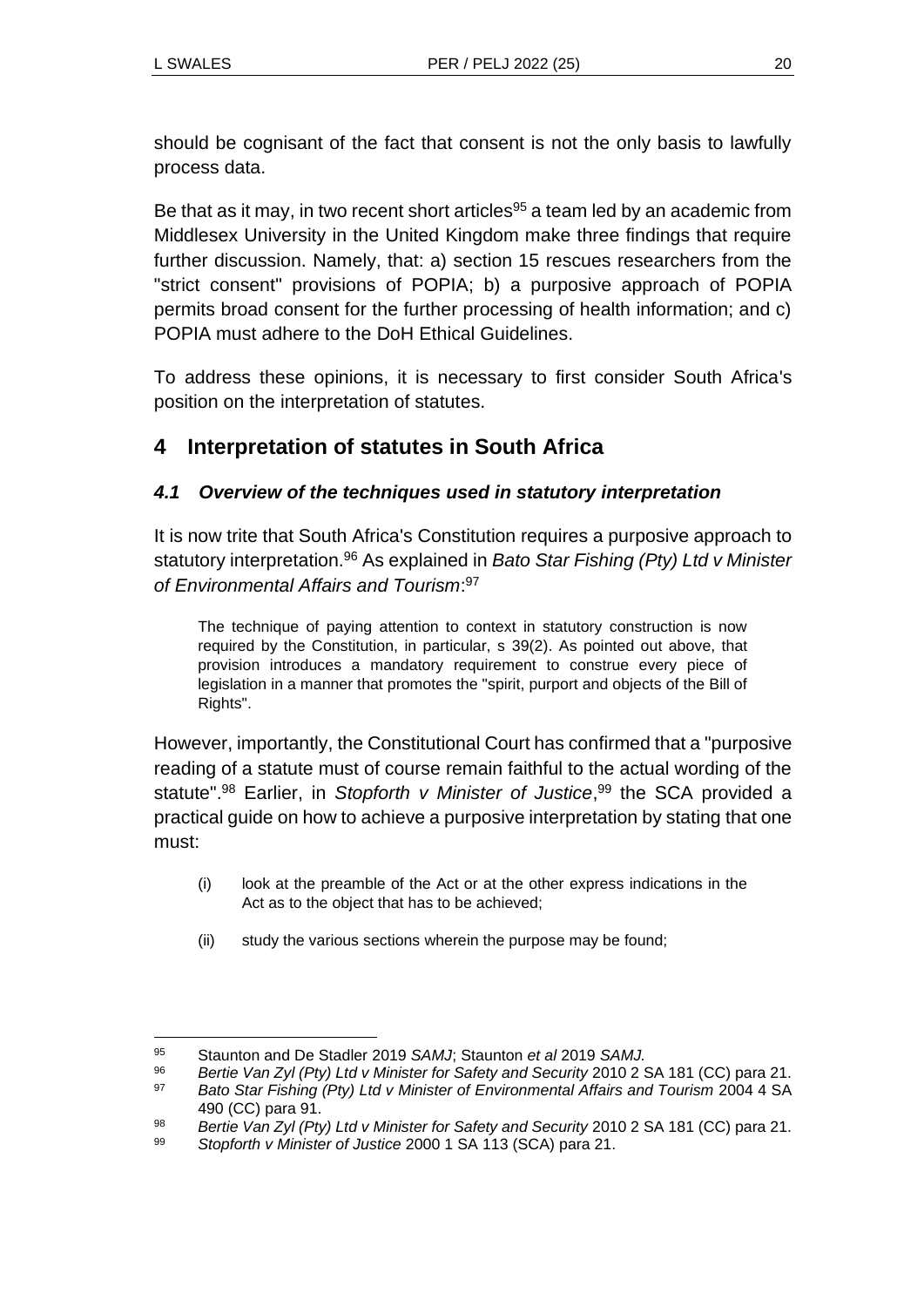- (iii) look at what led to the enactment (not to show the meaning, but also to show the mischief the enactment was intended to deal with);
- (iv) draw logical inferences from the context of the enactment.

Applying the jurisprudence in relation to purposive interpretation to POPIA, one must consider the following questions: what is the primary purpose of the Act? What led to its promulgation? What does the preamble say? What do the sections themselves say? What is the overall context of the Act?

As outlined above, POPIA's primary purpose is to give effect to the right to privacy by setting out principles that regulate how personal information should be collected and processed. The "mischief" that POPIA is trying to deal with is the unlawful collection, retention, dissemination and use of personal information. The preamble makes it clear that the right to privacy must be balanced against other rights, such as to the free flow of information. The Act seeks to therefore regulate personal information in a manner that respects the right to privacy, but does so by also ensuring that "unnecessary impediments" to the free flow of information are removed.

Given that POPIA is fairly new, one should also have regard to the process that led to its promulgation. Prior to its enactment, in the SALRC final report,<sup>100</sup> in the context of the further use of personal information, it was stated that: "The idea of limiting use of personal information only for purposes specified at the time of collection (or compatible purposes or those authorised by the individual concerned or by law) lies at the heart of any information protection law."

Importantly though, although one needs to consider more than simply the ordinary meaning of the words concerned, the actual words used in the statute are a pivotal and decisive consideration. One therefore cannot use a purposive approach to achieve an aim that is contrary to the intended meaning of the section concerned.

## *4.2 Does a purposive approach to POPIA permit broad consent for the further processing of health information? Does section 15 rescue researchers from the consent provisions of POPIA?*

With the context above in mind, and understanding the purpose and background to POPIA, armed further with the knowledge of the mischief it is trying to deal with, section 13 of POPIA is crystal clear – it deals with the collection of personal information and states plainly that it must be collected for a specific and explicitly defined purpose. Consent is also clearly defined as

<sup>100</sup> SALRC *Project 124 – Report* 207 para 4.2.138.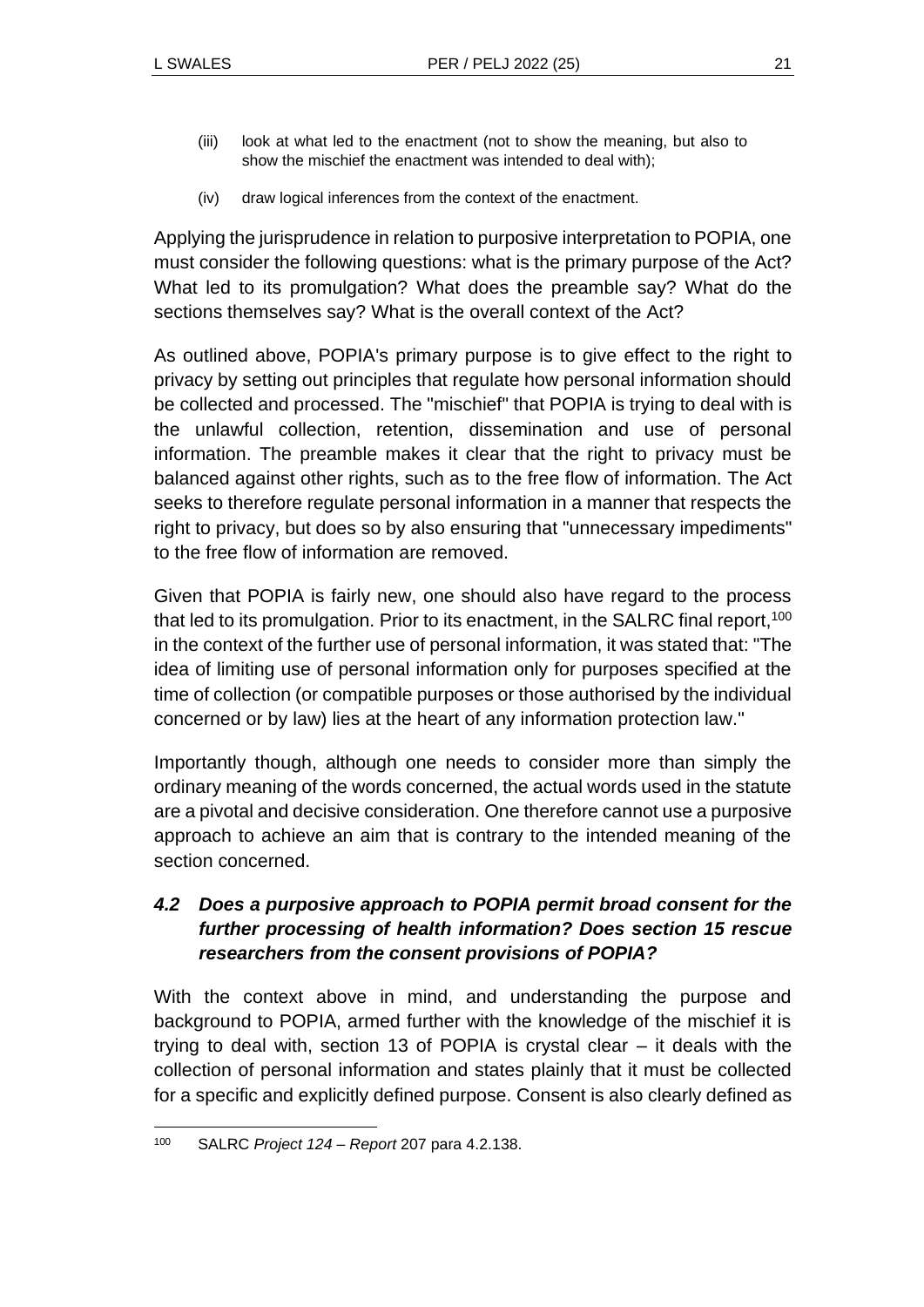being voluntary and specific. Therefore, based on a plain reading of the section 13 and section 27(1)(a) together with the definition of consent, along with the purposive tools above, specific consent is the inescapable destination one must arrive at.

Section 15 deals with *further* processing, which must be compatible with the purpose of collection. Therefore, at the time of the original processing, in order for a research team to comply with POPIA, data must be collected for a specific, explicitly defined purpose. Section 15 cannot save a research team simply because that section deals with further processing. Further processing cannot take place lawfully without the original processing taking place in terms of section 13. On a purposive interpretation of POPIA, health information must initially be collected by obtaining specific consent and outlining an explicitly defined purpose. Thereafter, if the data need to be processed for secondary purposes, this can be achieved in terms of section 15 (and section 27) without seeking new consent if it is compatible with the original purpose. In this context, one cannot divorce section 15 from section 13 – the two are inextricably linked. It would lead to an absurd result if one ignored section 13 and arrived at the further processing of data without considering how those data were originally collected. It would also be an interpretation that would not be faithful to the very clear wording of section 13 if section 15 were considered in isolation.

However, although a purposive interpretation of POPIA favours specific consent, it cannot be said that broad consent will always be impermissible – particularly if one relies on the definitions in the DoH Ethical Guidelines. As a result, the nature of the consent must be analysed to determine if – although classically referred to as broad in nature – a specific and explicitly defined purpose was originally agreed to. As a result, if a research team processes data without complying with section 13 and other parts of Chapter 3, Part A (sections 8-25), that team may well be acting lawfully in terms of the NHA, but they may be doing so in contravention of POPIA.<sup>101</sup> Holistically, these sections and principles cannot be said to harm the free flow of information; nor can they be said to impede research. The legislature has intentionally inserted exceptions for research, and one must assume that these restrictions were put in place to ensure adequate protection for the right to privacy. Importantly, there are other parts of the Act that directly facilitate the free flow of information (such as exemptions which can be created by the Regulator, and section 72 dealing with foreign transfers of data); but those aside, data can flow freely if the principles of the Act are complied with.

<sup>101</sup> Burns and Burger-Smidt *Commentary on the Protection of Personal Information Act* 63.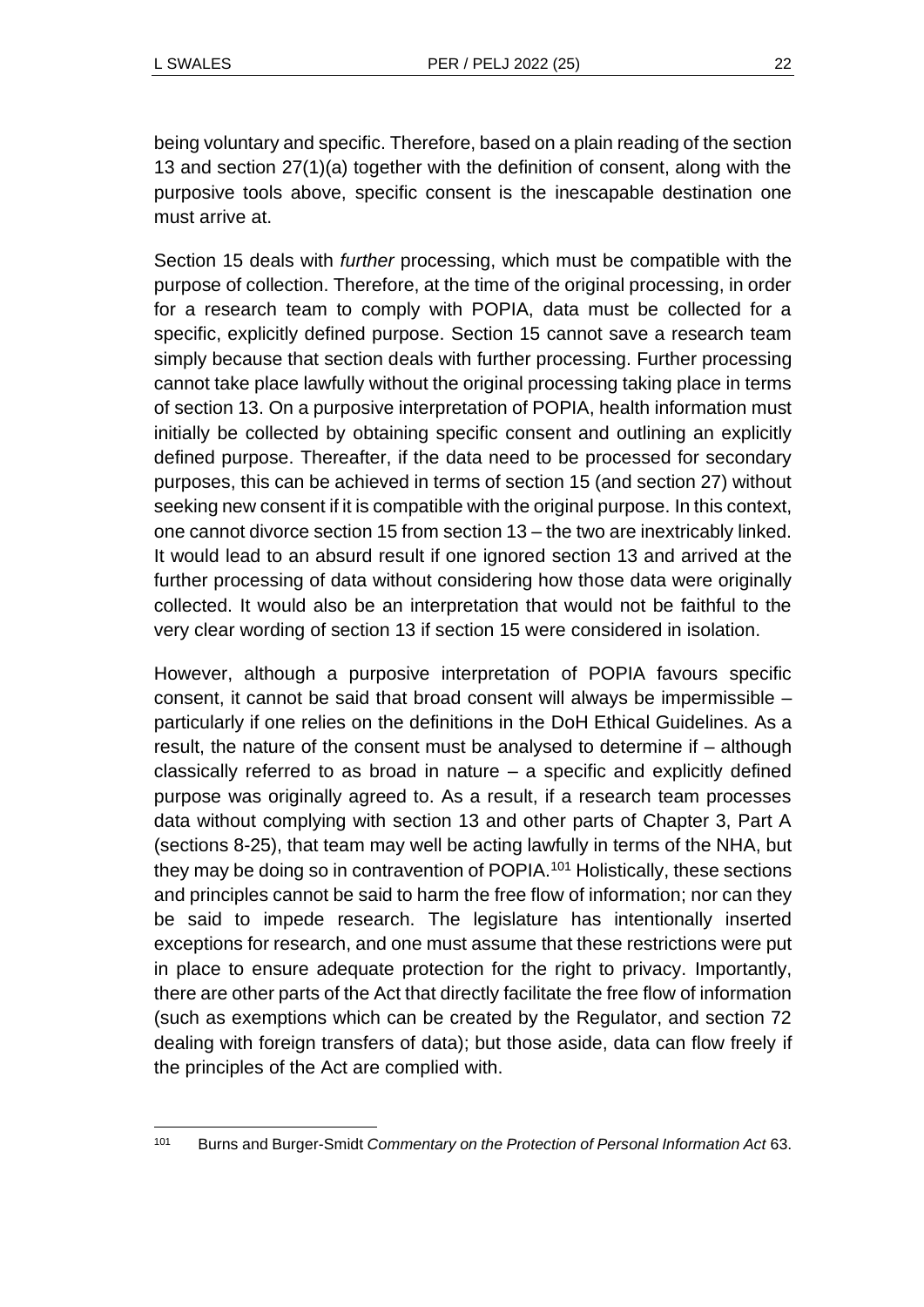Finally, must POPIA adhere to the DoH Ethical Guidelines? In short – no. POPIA cannot be said to be subordinate to the DoH guidelines. POPIA regulates personal information, and although it is not superior to the NHA, it is certainly not subordinate to guidelines that are published pursuant to the NHA. Each act stands alone, and compliance with the one will not necessarily indicate compliance with the other. They should be read together but are independent. There is no legal basis to suggest that POPIA must comply with the DoH guidelines. POPIA introduces new dynamics for research teams to consider. The law evolves, as does society, and parties must be prepared to move with the times. As noted by the SALRC, privacy is an issue whose time has come.<sup>102</sup>

# **5 Going forward: exemptions, codes of conduct and the role of the Information Regulator**

The Information Regulator established in terms of section 39 of POPIA has an array of duties imposed on it in terms of section 40. The sections of POPIA that establish the Regulator and provide for its duties have been in effect longer than many other portions of the Act,  $103$  and that office now appears to be fully staffed in anticipation of the full implementation date.<sup>104</sup> For the present purposes, in terms of section 40(1)(a) the Regulator must provide education and promote an understanding of POPIA. Given the uncertainty, the academic debate and the vast importance of health research, it is suggested that the Regulator produce a guidance note clarifying the interaction between sections 13, 15 and 27 in the context of health research in the public interest, and comment decisively on the legal status of broad consent in terms of the Act.

In addition, in terms of section 40(1)(f) the Regulator may issue codes of conduct. In late 2020 ASSAf announced that it will be consulting with relevant parties with a view to producing a code of conduct for all scientific research activity, and will aim to submit this code to the Regulator for publication. As a result, it is hoped that this code of conduct will take account of the issue of specific and broad consent, and consider the interaction among sections 13, 15 and 27.

Those issues of clarity aside, in terms of section 27(2) a responsible party may make application to the Regulator to authorise the processing of special personal information "if such processing is in the public interest and appropriate safeguards have been put in place to protect the personal

<sup>102</sup> SALRC *Project 124 – Report* 13.

<sup>103</sup> GN 10173 in GG 37544 of 11 April 2014

<sup>104</sup> Information Regulator 2021 https://www.justice.gov.za/inforeg/.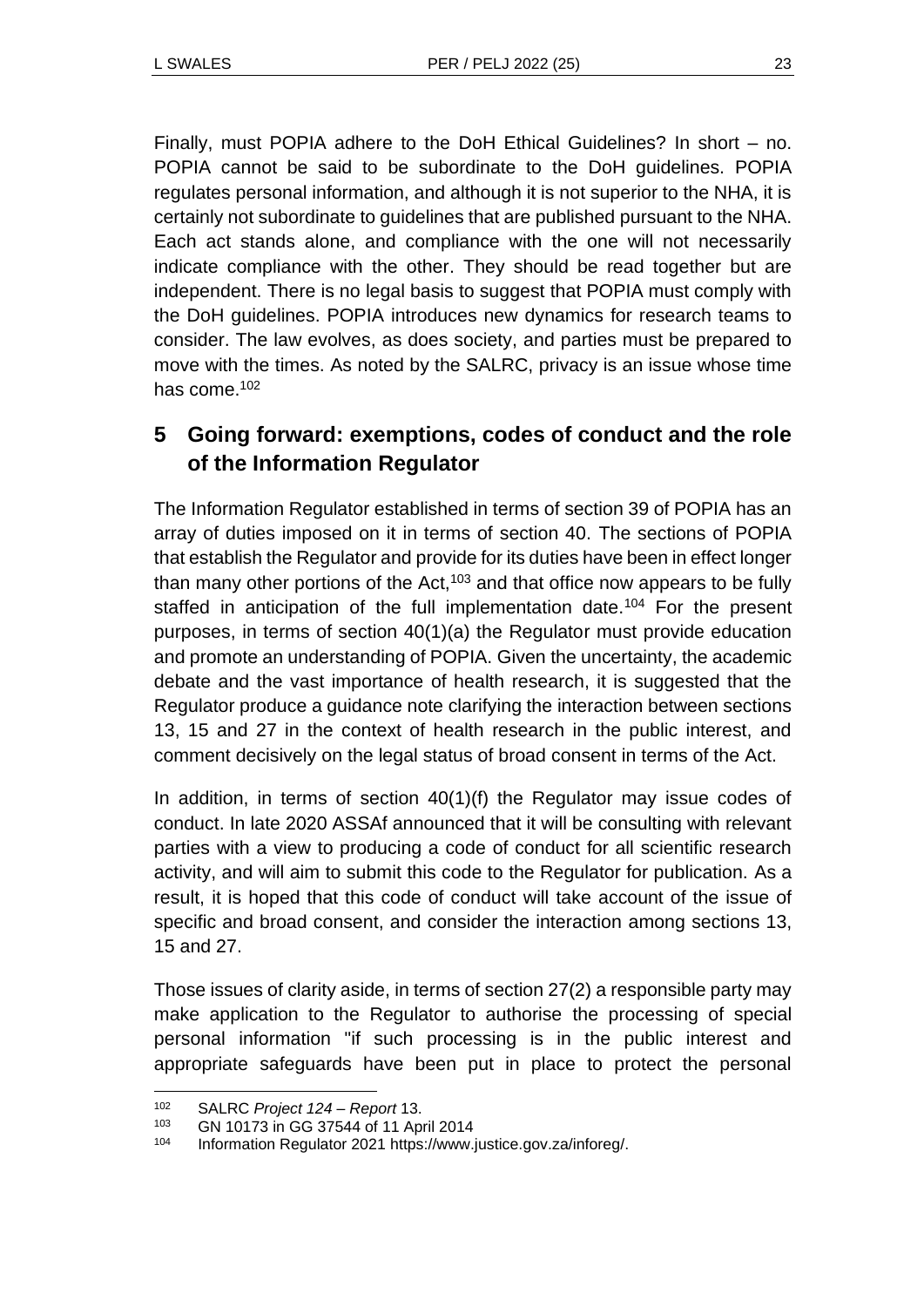information of the data subject." Accordingly, it is open to a party to make this application to the Registrar for the avoidance of any doubt.

Similarly, in terms of section 37 a party may apply to the Regulator for an exemption from conditions of processing personal information if the public interest outweighs the interference in privacy, or where the processing involves a clear benefit to the data subject. Specifically, section 37(2)(e) includes research as falling within the ambit of public interest, and in an instance where a responsible party cannot comply with POPIA, this section should be considered.

Further, in terms of section  $40(1)(b)(ii)$ , section  $40(1)(e)$  and section  $40(1)(h)$ , the Regulator should conduct research and monitor developments. This should probably review the position in comparable foreign jurisdictions and consider how health research should be conducted in the light of technological advancements and the public interest. This will allow the Regulator to fully assess applicable codes of conduct, make changes where appropriate, and as the legislation matures generally allow for a more nuanced approach to data protection in the context of health research. Without doubt, the Regulator will play a critical role in education, compliance and shaping the way health research continues in South Africa.

# **6 Conclusion**

POPIA does not stand alone, and it exists as part of a complicated legal framework.<sup>105</sup> In the context of medical research, POPIA is one part of the legislative puzzle. It should be read together with the NHA, the DoH's Ethical Guidelines, the SAMRC Guidelines, and any applicable agreements – such as the Material Transfer Agreement (MTA).

This article has sought to answer the following question: does POPIA require broad or specific consent from persons who take part in health research? If one considers the applicable sections of POPIA, and South Africa's interpretive tools and jurisprudence, it is clear that consent must be specific. However, there may be instances where the use of broad consent (as defined in the DoH Guidelines) will allow responsible parties to re-use data in terms of POPIA's research exemptions in sections 15 and 27; but much will depend on the wording of that consent.

<sup>105</sup> Townsend and Thaldar 2019 *SAJHR;* Staunton *et al* 2019 *SAMJ* 470.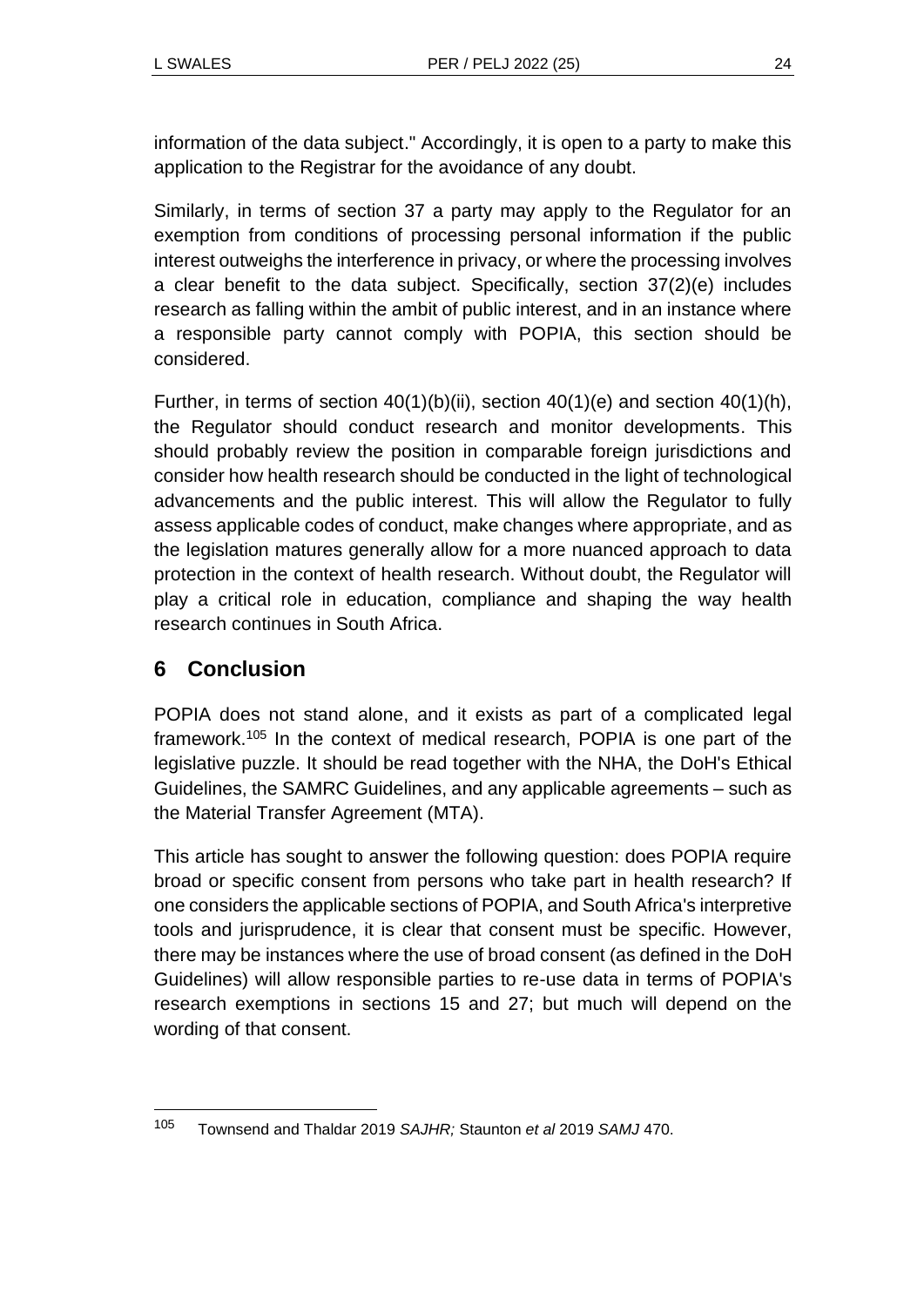Going forward, when data are collected a responsible party must have an explicitly defined purpose set out as a basis for collecting that data, and as a point of departure, specific consent ought to be obtained as a matter of best practice to ensure compliance.

In the months to come the Regulator will approve a code of conduct for research that will provide further insight into how responsible parties ought to conduct themselves. It is also hoped, to the extent that it may be required after publication of a code of conduct, that the Regulator will produce a guidance note on the various issues of contention, and provide leadership and guidance in this dynamic and quickly evolving area that is so critical to the advancement of humankind. As it currently stands, POPIA does not represent a roadblock to research, but rather it places obligations on parties to deal with data responsibly and reasonably and therefore acts as an enabler of privacy by balancing that right with the free flow of information.

## **Bibliography**

### **Literature**

Adams *et al* 2021 *S Afr J Sci* Adams R *et al* "POPIA Code of Conduct for Research" 2021 *S Afr J Sci*  https://doi.org/10.17159/sajs.2021/10933

#### Britz and Le Roux-Kemp 2012 *SAMJ*

Britz R and Le Roux-Kemp A "Voluntary Informed Consent and Good Clinical Practice for Clinical Research in South Africa: Ethical and Legal Perspectives" 2012 *SAMJ* 746-748

Burchell 2009 *EJCL* Burchell J "The Legal Protection of Privacy in South Africa: A Transplantable Hybrid" 2009 *EJCL* 1-26

Burns and Burger-Smidt *Commentary on the Protection of Personal Information Act* Burns Y and Burger-Smidt A *A Commentary on the Protection of Personal Information Act* (LexisNexis Durban 2018)

Buthelezi 2013 *De Jure* Buthelezi C "Let False Light (Publicity) Shine Forth in South African Law" 2013 *De Jure* 783-797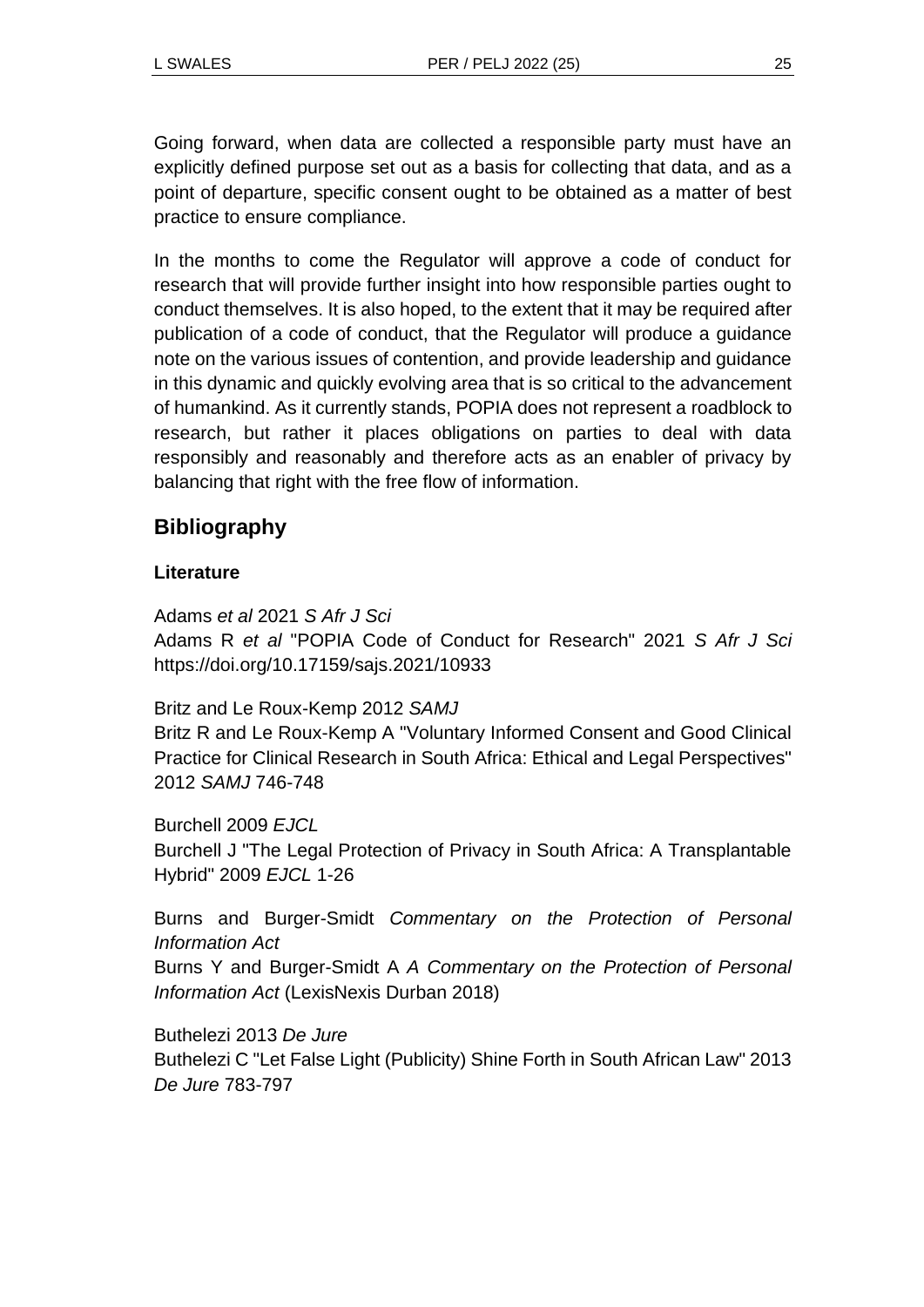#### Chima 2013 *BMC Medical Ethics*

Chima SC "Evaluating the Quality of Informed Consent and Contemporary Clinical Practices by Medical Doctors in South Africa: An Empirical Study" 2013 *BMC Medical Ethics* https://doi.org/10.1186/1472-6939-14-S1-S3

#### Dankar *et al* 2020 *CSBJ*

F Dankar *et al* "Dynamic-Informed Consent: A Potential Solution for Ethical Dilemmas in Population Sequencing Initiatives" 2020 *CSBJ* 913-921

De Stadler and Esselaar *Guide to the Protection of Personal Information Act* De Stadler P and Esselaar Y *A Guide to the Protection of Personal Information Act* (Juta Cape Town 2015)

#### DoH *Ethics in Health Research*

Department of Health *Ethics in Health Research: Principles, Processes and*  Structures 2<sup>nd</sup> ed (Department of Health Pretoria 2015)

#### Larsen *Data Privacy Protection*

Larsen C *Data Privacy Protection in South Africa: An Analysis of Vicarious Liability in Light of the Protection of Personal Information Act 4 of 2013 ("POPIA")* (LLM-dissertation University of KwaZulu-Natal 2019)

#### Manyonga *et al* 2014 *SAMJ*

Manyonga H *et al* "From Informed Consent to Shared Decision-Making" 2014 *SAMJ* 561-562

#### McQuoid-Mason "Privacy"

McQuoid-Mason D "Privacy" in Woolman S and Bishop M (eds) *Constitutional Law of South Africa* (Juta Cape Town 2008) ch 38

#### McQuoid-Mason 2000 *Acta Juridica*

McQuoid-Mason D "Invasion of Privacy: Common Law v Constitutional Delict – Does It Make a Difference?" 2000 *Acta Juridica* 227-261

#### Millard and Bascerano 2016 *PELJ*

Millard D and Bascerano EG "Employers' Statutory Vicarious Liability in terms of the Protection of Personal Information Act" 2016 *PELJ* 1-38

#### Moore and Slabbert 2013 *SAJBL*

Moore W and Slabbert M "Medical Information Therapy and Medical Malpractice Litigation in South Africa" 2013 *SAJBL* 60-63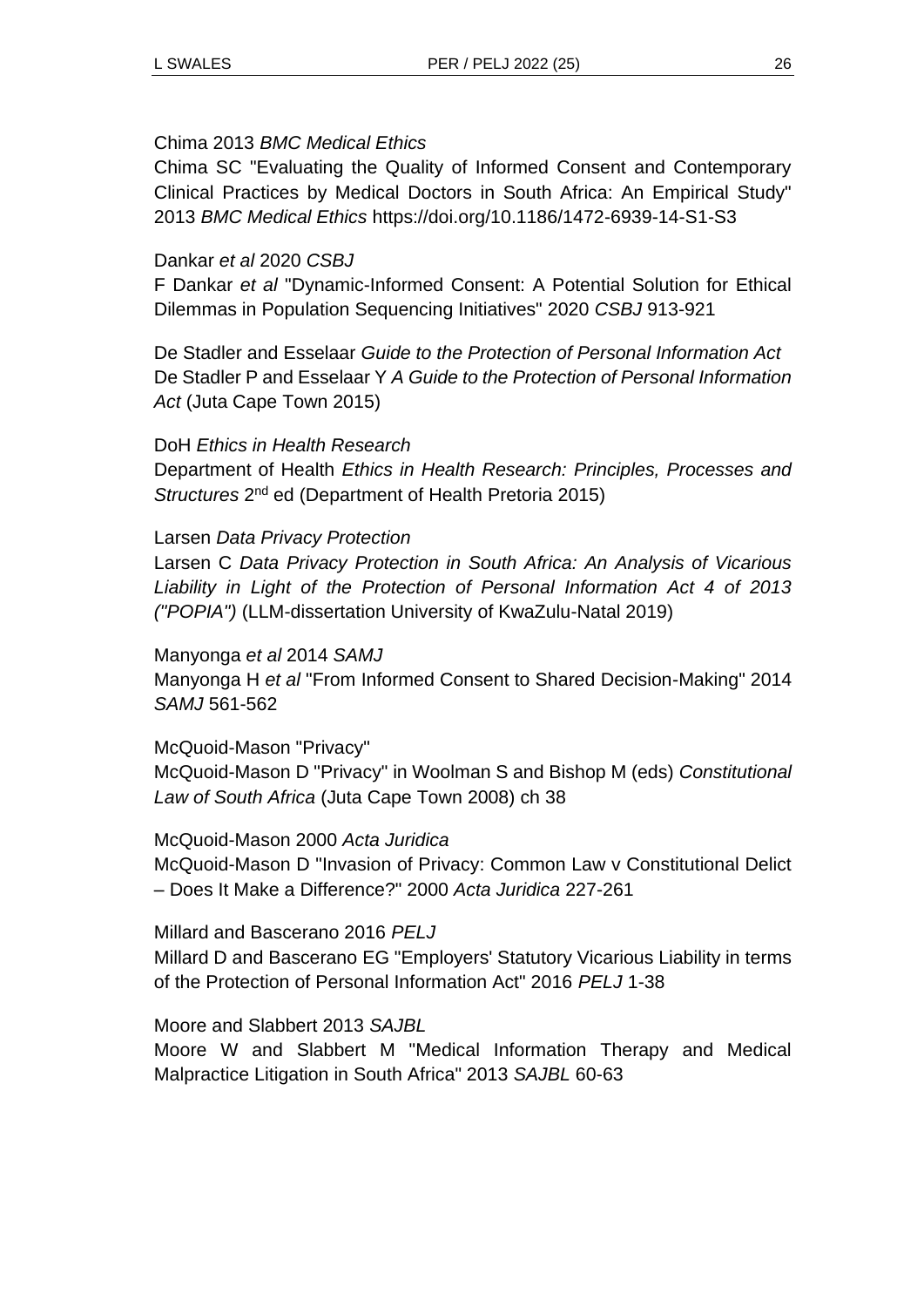Naude and Papadopoulos 2016 *THRHR*

Naude A and Papadopoulos S 2016 "Data Protection in South Africa: The Protection of Personal Information Act 4 of 2013 in Light of Recent International Developments (Part 1)" 2016 *THRHR* 51-68

Neethling 2005 *SALJ* Neethling J "The Concept of Privacy in South African Law" 2005 *SALJ* 18-28

Neethling 2012 *THRHR* Neethling J "Features of the Protection of Personal Information Bill, 2009 and the Law of Delict" 2012 *THRHR* 241-255

Neethling, Potgieter and Visser *Neethling's Law of Personality* Neethling J, Potgieter JM and Visser PJ *Neethling's Law of Personality* (Butterworths Durban 2005)

Nordling 2019 *Science* Nordling L "South African Law May Impede Human Health Research" 2019 *Science* 802

Roos 2006 *CILSA* Roos A "Core Principles of Data Protection Law" 2006 *CILSA* 102-130

Roos 2007 *SALJ*

Roos A "Data Protection: Explaining the International Backdrop and Evaluating the Current South African Position" 2007 *SALJ* 400-433

Roos 2020 *CILSA*

Roos A "The European Union's General Data Protection Regulation (GDPR) and its Implications for South African Data Privacy Law: An Evaluation of Selected 'Content Principles'" 2020 *CILSA* 1-37

Roos "Data Privacy Law"

Roos A "Data Privacy Law" in Van der Merwe DP *et al* (eds) *Information and Communications Technology Law* (LexisNexis Durban 2016) 363-487

SALRC *Project 124 – Discussion Paper 109* South African Law Reform Commission *Project 124: Privacy and Data Protection – Discussion Paper 109* (SALRC Pretoria 2005)

SALRC *Project 124 – Issue Paper 24*

South African Law Reform Commission *Project 124: Privacy and Data Protection – Issue Paper 24* (SALRC Pretoria 2003)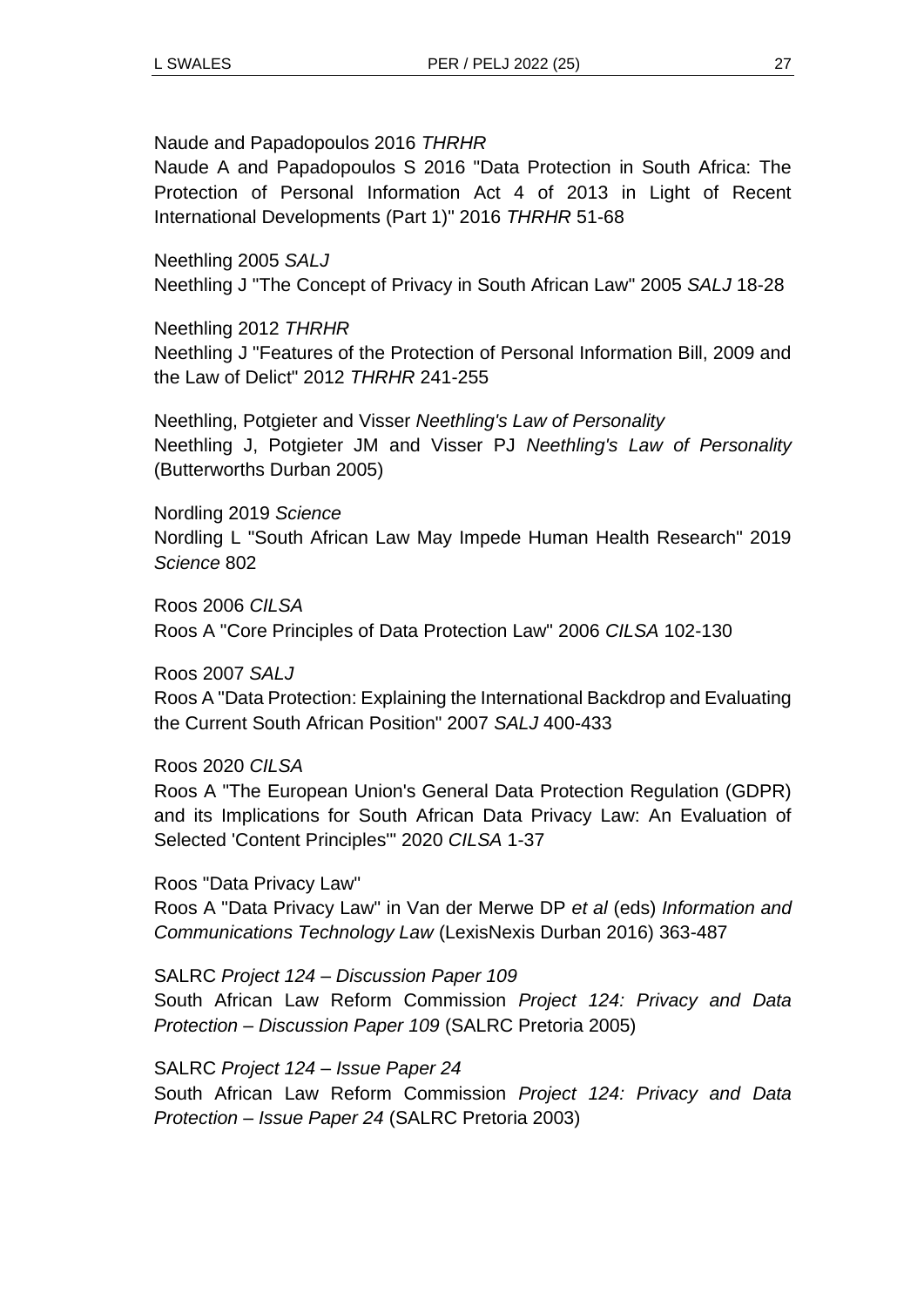#### SALRC *Project 124 – Report*

South African Law Reform Commission *Project 124: Privacy and Data Protection - Report* (SALRC Pretoria 2009)

#### Staunton *et al* 2019 *SAMJ*

Staunton C *et al* "Safeguarding the Future of Genomic Research in South Africa: Broad Consent and the Protection of Personal Information Act No 4 of 2013" 2019 *SAMJ* 468-470

#### Staunton and De Stadler 2019 *SAMJ*

Staunton C and De Stadler E "Protection of Personal Information Act No 4 of 2013: Implications for Biobanks" 2019 *SAMJ* 232-234

#### Stein 2020 *SAJBL*

Stein C "Consent in Health Research with Incapacitated Adults in a Time of Pandemic: The National Health Research Ethics Council Needs to Urgently Reassess Its Guidelines" 2020 *SAJBL* 29-33

Stevenson *National Health Act Guide*

Stevenson S (ed) The National Health Act Guide 3<sup>rd</sup> ed (Siber Ink Cape Town 2019)

Thaldar and Townsend 2020 *SAMJ* Thaldar D and Townsend B "Genomic Research and Privacy: A Response to Staunton *et al*" 2020 *SAMJ* 172-174

#### Townsend and Thaldar 2019 *SAJHR*

Townsend BA and Thaldar DW "Navigating Uncharted Waters: Biobanks and Informational Privacy in South Africa" 2019 *SAJHR* 329-350

Woolman and Botha "Limitations"

Woolman S and Botha H "Limitations" in Woolman S and Bishop M (eds) *Constitutional Law of South Africa* (Juta Cape Town 2008) ch 34

Young *Privacy*  Young JB *Privacy* (Wiley Chichester 1978)

#### **Case law**

*Akoo v Master of the High Court* (5612/11) [2012] ZAKZPHC 45 (31 July 2012)

*Bato Star Fishing (Pty) Ltd v Minister of Environmental Affairs and Tourism* 2004 4 SA 490 (CC)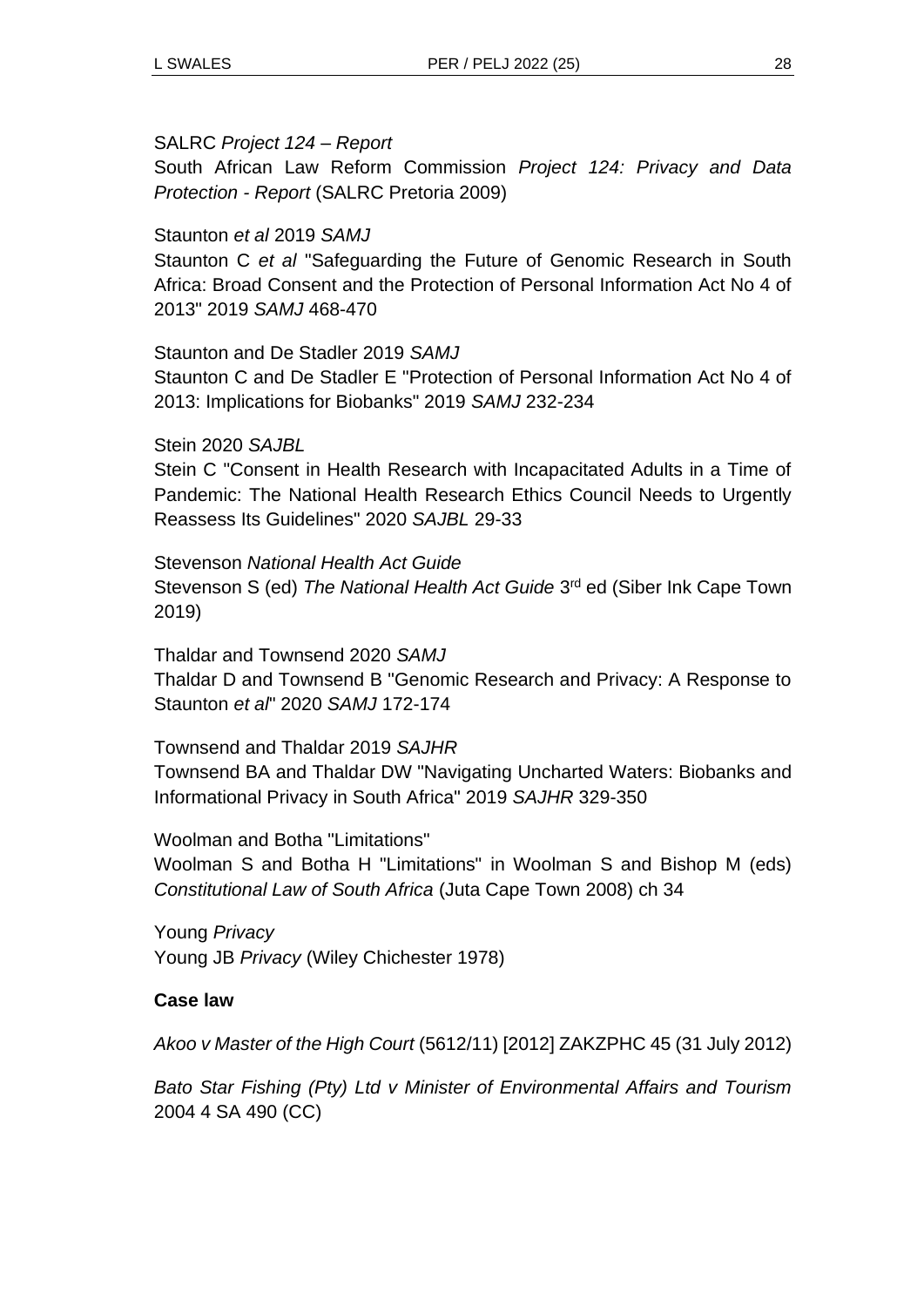*Bernstein v Bester* 1996 2 SA 751 (CC)

*Bertie Van Zyl (Pty) Ltd v Minister for Safety and Security* 2010 2 SA 181 (CC)

*Castell v De Greef* 1994 4 SA 408 (C)

*Centre for Child Law v Media 24 Limited* 2020 4 SA 319 (CC)

*Dawood v Minister of Home Affairs* 2000 3 SA 936 (CC)

*Investigating Directorate: Serious Economic Offences v Hyundai Motor Distributors (Pty) Ltd* 2001 1 SA 545 (CC)

*Jansen Van Vuuren v Kruger* 1993 4 SA 842 (A)

*Kidson v South African Associated Newspapers* 1957 3 SA 461 (W)

*Mistry v Interim National Medical and Dental Council* 1998 4 SA 1127 (CC)

*National Coalition for Gay and Lesbian Equality v Minister of Justice* 1999 1 SA 6 (CC)

*National Media Limited v Jooste* 1996 3 SA 262 (SCA)

*O'Keeffe v Argus Printing and Publishing Co Ltd* 1954 3 SA 244 (C)

*Richter v Estate Hamman* 1976 3 SA 226 (C)

*Stoffberg v Elliott* 1923 CPD 148

*Stopforth v Minister of Justice* 2000 1 SA 113 (SCA)

*Universiteit van Pretoria v Tommie Meyer Films (Edms) Bpk* 1977 4 SA 376 (T)

### **Legislation**

*Constitution of the Republic of South Africa*, 1996

*Consumer Protection Act* 68 of 2008

*Electronic Communications and Transactions Act* 25 of 2002

*Health Professions Act* 56 of 1974

*National Credit Act* 32 of 2005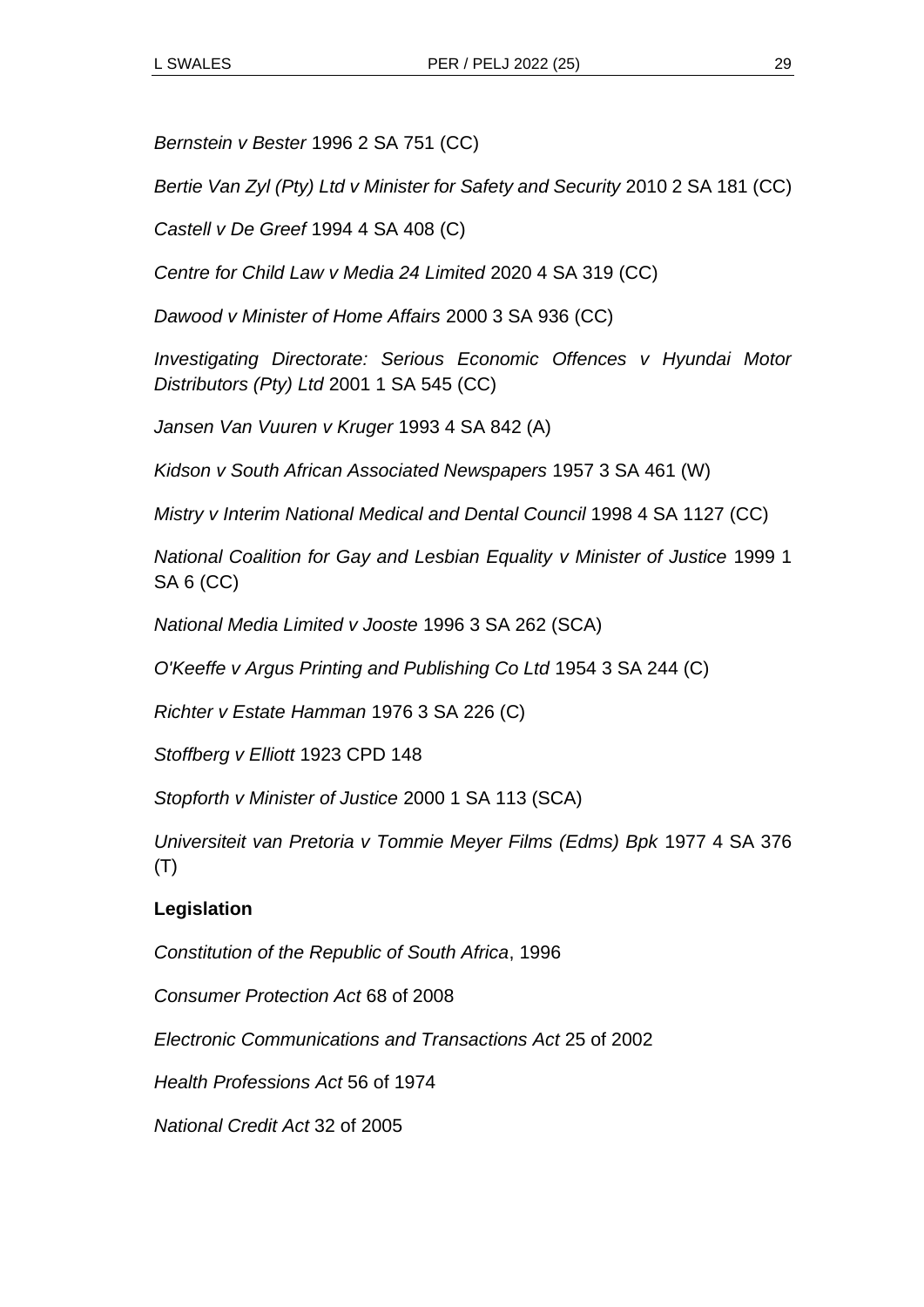*National Health Act* 61 of 2003

*Promotion of Access to Information Act* 2 of 2000

*Protection of Personal Information Act* 4 of 2013

*Regulation of Interception of Communications and Provision of Communication-Related Information Act* 70 of 2002

*South African Medical Research Council Act* 58 of 1991

#### **Government publications**

GN 10173 in GG 37544 of 11 April 2014

GN 11136 in GG 43461 of 22 June 2020

GN 1383 GG 42110 of 14 December 2018

GN 719 in GG 41781 of 20 July 2018 (Material Transfer Agreement of Human Biological Materials)

GN 912 in GG 37067 of 26 November 2013

GN R719 in GG 38000 of 19 September 2014

#### **Internet sources**

Bhageshpur 2019 https://www.forbes.com/sites/forbestechcouncil/- 2019/11/15/data-is-the-new-oil-and-thats-a-good-thing/?sh=70a690ce7304 Bhageshpur K 2019 *Data is the New Oil -- and That's a Good Thing*  https://www.forbes.com/sites/forbestechcouncil/2019/11/15/data-is-the-newoil-and-thats-a-good-thing/?sh=70a690ce7304 accessed 18 May 2021

HPCSA date unknown https://www.hpcsa.co.za/Uploads/Professional- \_Practice/Ethics\_Booklet.pdf

Health Professions Council of South Africa date unknown *Ethical Guidelines for Good Practice in the Health Care Professions* https://www.hpcsa.co.za/Uploads/Professional\_Practice/Ethics\_Booklet.pdf accessed 18 May 2021

Information Regulator 2021 https://www.justice.gov.za/inforeg/ Information Regulator (South Africa) 2021 *Home*  https://www.justice.gov.za/inforeg/ accessed 18 May 2021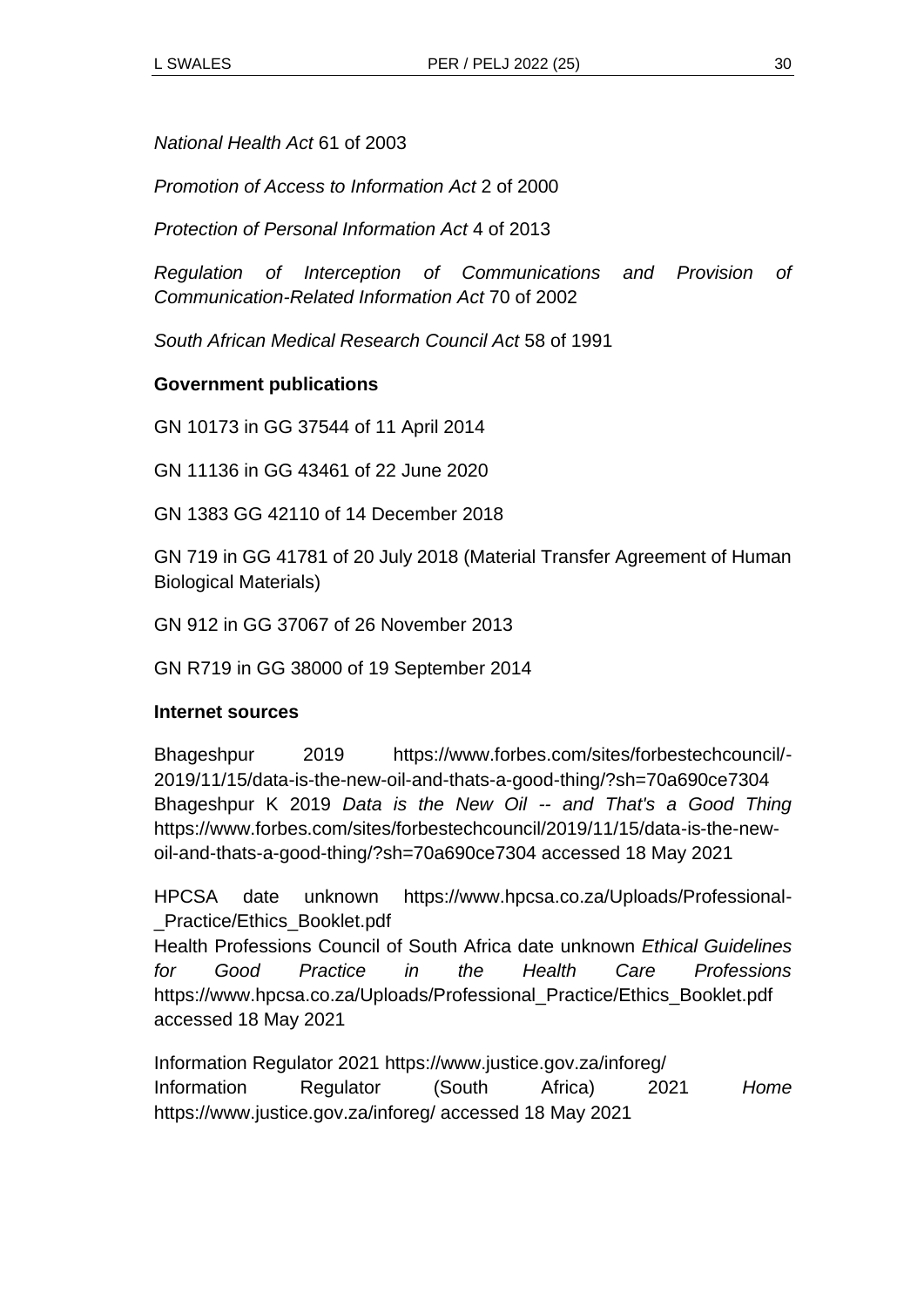LII date unknown https://www.law.cornell.edu/wex/right\_to\_privacy Legal Information Institute date unknown *Right to Privacy – Definition from Nolo's Plain-English Dictionary* https://www.law.cornell.edu/wex/right\_to\_ privacy accessed 18 May 2021

National Human Genome Research Institute 2021 https://www.genome.gov/about-genomics/fact-sheets National Human Genome Research Institute 2021 *Fact Sheets About Genomics* https://www.genome.gov/about-genomics/fact-sheets accessed 18 May 2021

Nolo 2021 https://www.nolo.com/dictionary/privacy-term.html Nolo 2021 *Privacy* https://www.nolo.com/dictionary/privacy-term.html accessed 18 May 2021

Parkins 2017 https://www.economist.com/leaders/2017/05/06/the-worldsmost-valuable-resource-is-no-longer-oil-but-data

Parkins D 2017 *The World's Most Valuable Resource is No Longer Oil, but Data* https://www.economist.com/leaders/2017/05/06/the-worlds-mostvaluable-resource-is-no-longer-oil-but-data accessed 18 May 2021

SAMA 2012 https://www.samedical.org/images/attachments/guideline-oninformed-consent-jul012.pdf

South African Medical Association 2012 *Guidelines: Informed Consent* https://www.samedical.org/images/attachments/guideline-on-informedconsent-jul012.pdf accessed 18 May 2021

SAMRC 2018 https://www.samrc.ac.za/sites/default/files/attachments/-2018- 06-27/ResponsibleConductResearchGuidelines.pdf

South African Medical Research Council 2018 *The South African Medical Research Council Guidelines on the Responsible Conduct of Research* https://www.samrc.ac.za/sites/default/files/attachments/2018-06-

27/ResponsibleConductResearchGuidelines.pdf accessed 18 May 2021

# **List of Abbreviations**

| ASSAf        | Academy of Science of South Africa                    |
|--------------|-------------------------------------------------------|
| <b>CILSA</b> | Comparative and International Law Journal             |
|              | of Southern Africa                                    |
| <b>CPA</b>   | Consumer Protection Act 68 of 2008                    |
| <b>CSBJ</b>  | Computational and Structural Biotechnology<br>Journal |